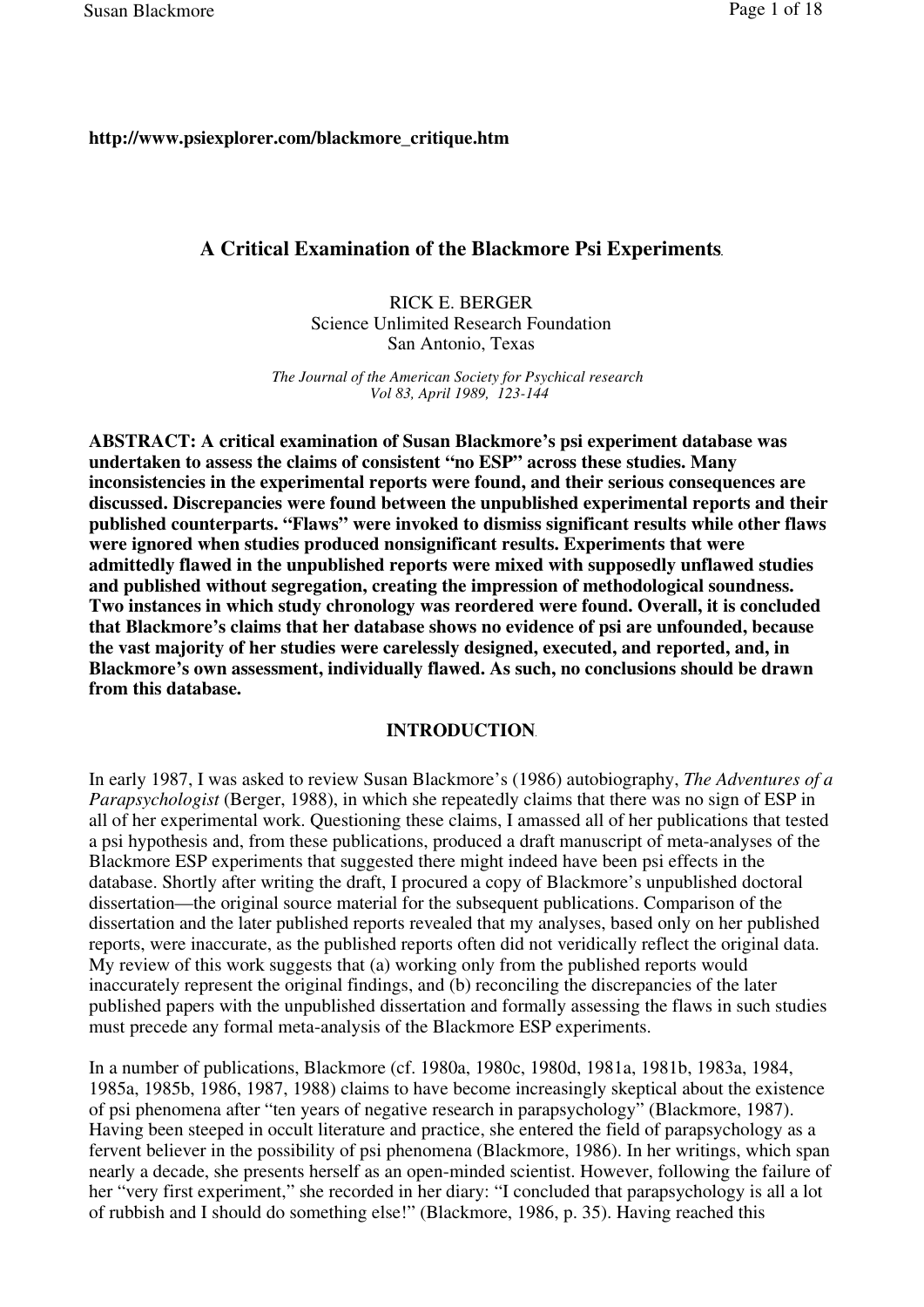conclusion, she continued to perform psi experiments for the duration of her doctoral program and earned a Ph.D. in parapsychology (in January 1980).

Blackmore's recent descriptions (e.g., Blackmore, 1985a, 1986, 1987) of her earlier research convince the reader that these experiments were scrupulously conducted and reported. One parapsychologist reviewing her autobiography (Blackmore, 1986) concluded:

For three years she carried out technically correct experiments intended to investigate ESP in relation to memory, ESP in small children, and ESP in the Ganzfeld condition. Except perhaps once in a preliminary experiment, she never obtained statistically significant evidence for the occurrence of a psi effect. (McConnell, 1987, p. 1)

A reviewer skeptical of ESP reached this conclusion:

With growing methodological rigour, she consistently fails to find any evidence to support her belief in the paranormal. . . . She gradually came to understand that ESP, telekinesis, Tarot card readings and the whole shabby collection of spurious contacts with a deeper reality that make up parapsychology are born of a failure to grapple with the cruel demands of decent scientific method. (Blinkhorn, 1987, p. 670)

In her autobiography, Blackmore recounts the comfort offered by her husband when she lamented her failure to obtain psi in experiments in which other researchers had succeeded: "Maybe they're wrong and you are right. Maybe they haven't done their experiments as carefully as you have" (Blackmore, 1986, p. 55).

Blackmore's statements concerning the lack of evidence for psi phenomena in general (cf. Blackmore, 1985a, 1987), the claims that her own research was consistently devoid of evidence for psi, and my review of her autobiography (Berger, 1988) prompted my examination of the database upon which her conclusions were drawn. $\frac{1}{n}$  Specifically, the questions addressed were: Is her database sound? And, do the results support her claim of "no apparent psi effects" as she insists?

## THE DATABASE BROADLY VIEWED

In partial fulfillment of requirements for her doctoral dissertation, Blackmore reported 29 experiments conducted between October 18, 1976 and December 1978 (Blackmore, 1980c, pp. 135—136), of which 21 were eventually published as separate experiments in five peer-refereed parapsychology journal papers (see Table 1). <sup>2</sup> The experiments reported in the dissertation are "the results of all experiments carried out since October 1976" (Blackmore, 1980c, p. 133). This included many preliminary experiments and some very small studies which it may be thought do not warrant inclusion. The reason is to avoid any possibility of biased or selective reporting of results which could lead to a distortion of the overall picture. The only exceptions to this rule are some experiments which were carried out purely for the students' interest and from which systematic data were not recorded. (p. 133)

Blackmore described the care, preparation, and data analysis involved in the dissertation experiments:

My first experiments were far from perfect, but at least I did them. Sunday I spent frantically preparing my experiments to carry out on Monday. On those long Sunday evenings my friend Kim and I drew and redrew target pictures, sealed numbered lists in envelopes, tossed dice, stuck pins in random-number tables, and typed out questionnaires and answer sheets—all to be ready for Monday. . . . Yet, somehow I managed to analyze the results of the experiments as I did them, often staying up into the early hours of the morning with heaps of answer sheets and my trusty calculator, because I didn't want to waste the opportunity to test so many subjects. So I kept it up—one experiment a week for twenty weeks. And, as it turned out, for several years. (Blackmore, 1986, p. 32)

Following the dissertation research, Blackmore's publications focused on research on out-of-body experiences (OBEs), personality factors and belief in psi, and criticism of parapsychological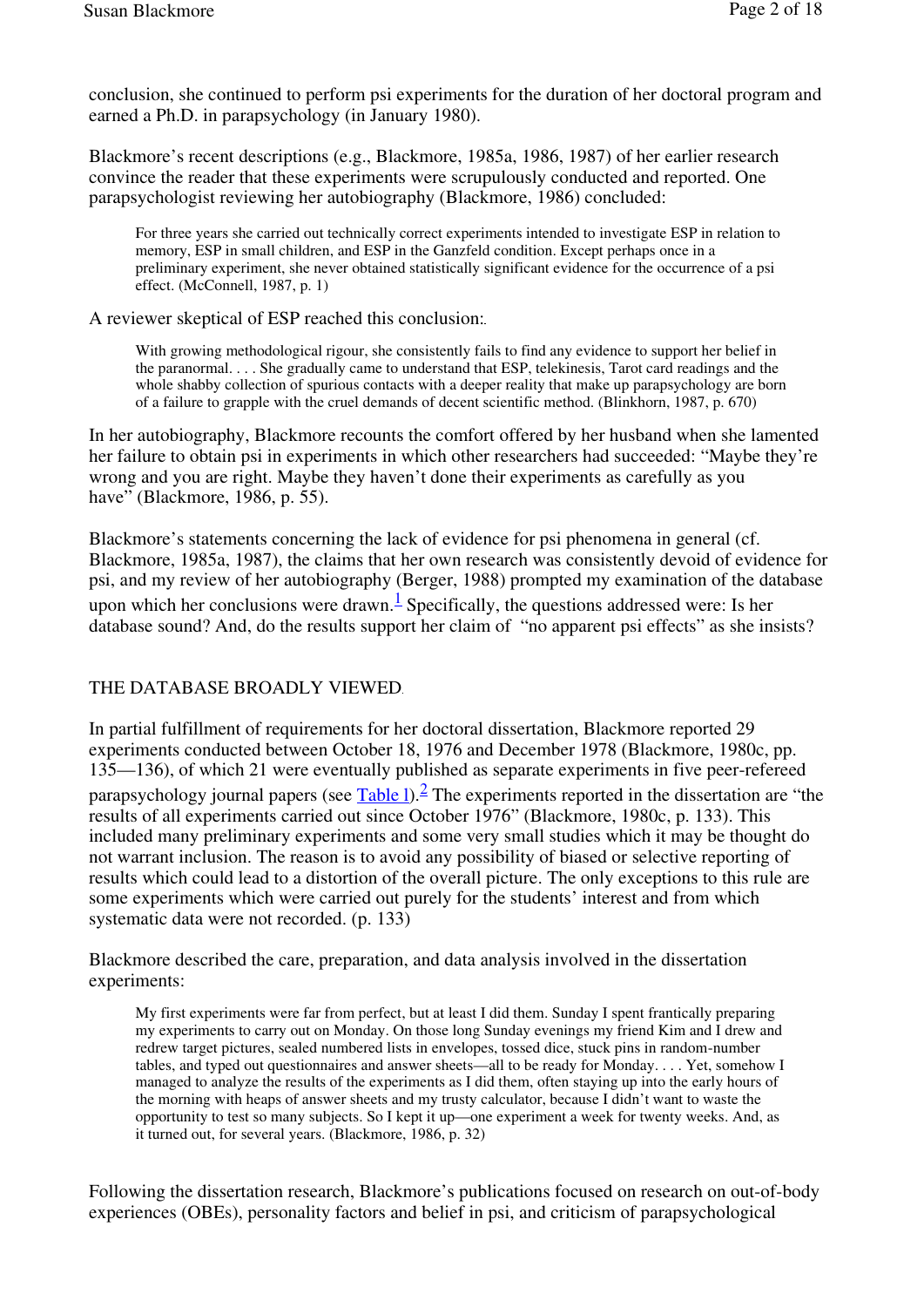research. She has explicitly claimed that OBEs are not "paranormal" (Blackmore, 1986).<sup>3</sup> Her dismissal of OBEs as subjective (nonpsi) experiences (as they well may be) $\frac{4}{3}$  earned her attention and praise from the skeptical community. A noted skeptic regarded Blackmore's (1982) book on OBEs as

an excellent work, a book that earns my great respect for Dr. Blackmore's abilities as a critical investigator in the best scientific tradition. . . . If there were more psychical researchers with the talents of Dr. Blackmore, the gulf that isolates psychical research from mainstream science could rapidly be bridged. (Alcock, 1983, p. 77)

Though she received no coauthorship for her work, Blackmore acted as the remote experimenter in a psi experiment for the "Bristol Series," using Dick Bierman's computer psi-testing software and her own baby as a subject in an attempted replication (Bierman, 1985b). The results were statistically significant and suggested a possible psi effect by her child. Troscianko and Blackmore (1985) later argued that the results may have been due to an artifact. Bierman (1985a) argued that the supposed artifact could not have accounted for the significant outcome in the original experiment.

Following the publication of the dissertation experiments, only one experiment (testing a psi hypothesis in which Blackmore's name appears as an author) can be found in a refereed journal (Blackmore & Troscianko, 1985). This paper appeared in the British Journal of Psychology and was based, in part, on an experiment reported at the 1982 convention of the Parapsychological Association (Troscianko & Blackmore, 1983).

# **"Ten Years" of Negative Research**

The primary implication of Blackmore's recent skeptical publications is that her "ten years of negative research" (see Blackmore, 1987) is a sound basis upon which she may conclude and promote the notion that parapsychology should be redefined as "a new psychical research—one without psi" (Blackmore, 1988, p. 58). Yet she says:

Impartiality forced me to admit that there is evidence for psi. It cannot all be successfully debunked, and there will always be more "successes" coming along. But I could not be impartial. The positive findings were other people's and the negative ones were my own. So what could I do? (Blackmore, 1985a, p. 438)

She maintains that although she acknowledges the apparent replicability of research within laboratories elsewhere (cf. Blackmore, 1985b, p. 189; Blackmore, 1986, p. 97; Blackmore, 1987, p. 250), her personal experience has compelled her to disbelief.

A comparison of the experimental chronology from her dissertation (Blackmore, 1980c, pp. 135— 136) and details from her autobiography (Blackmore, 1986) indicates that the bulk of her experimental psi research efforts (her dissertation experiments) occurred during a 2-year period (October 1976—December 1978), and that well before the end of this period she was a complete skeptic regarding psi phenomena (cf. Blackmore, 1987, p. 249).<sup>5</sup>

# **Conversion to Skepticism**

Blackmore (1987) helps pinpoint the time frame of her conversion from believer to skeptic. Though she was quick to pronounce parapsychology as "rubbish" following her first "failure" to confirm her (arbitrary) psi hypothesis (Blackmore, 1986, p. 35), her total conversion to skepticism apparently came after her series of three Tarot experiments (reported in Blackmore, 1983a). The first Tarot experiment produced significant results. Blackmore states that after the last Tarot experiment (completed in November 1978), she "chose this point to say, 'I think that, however many more experiments I do on psi, I am probably not going to find it' (Blackmore, 1987, p. 249).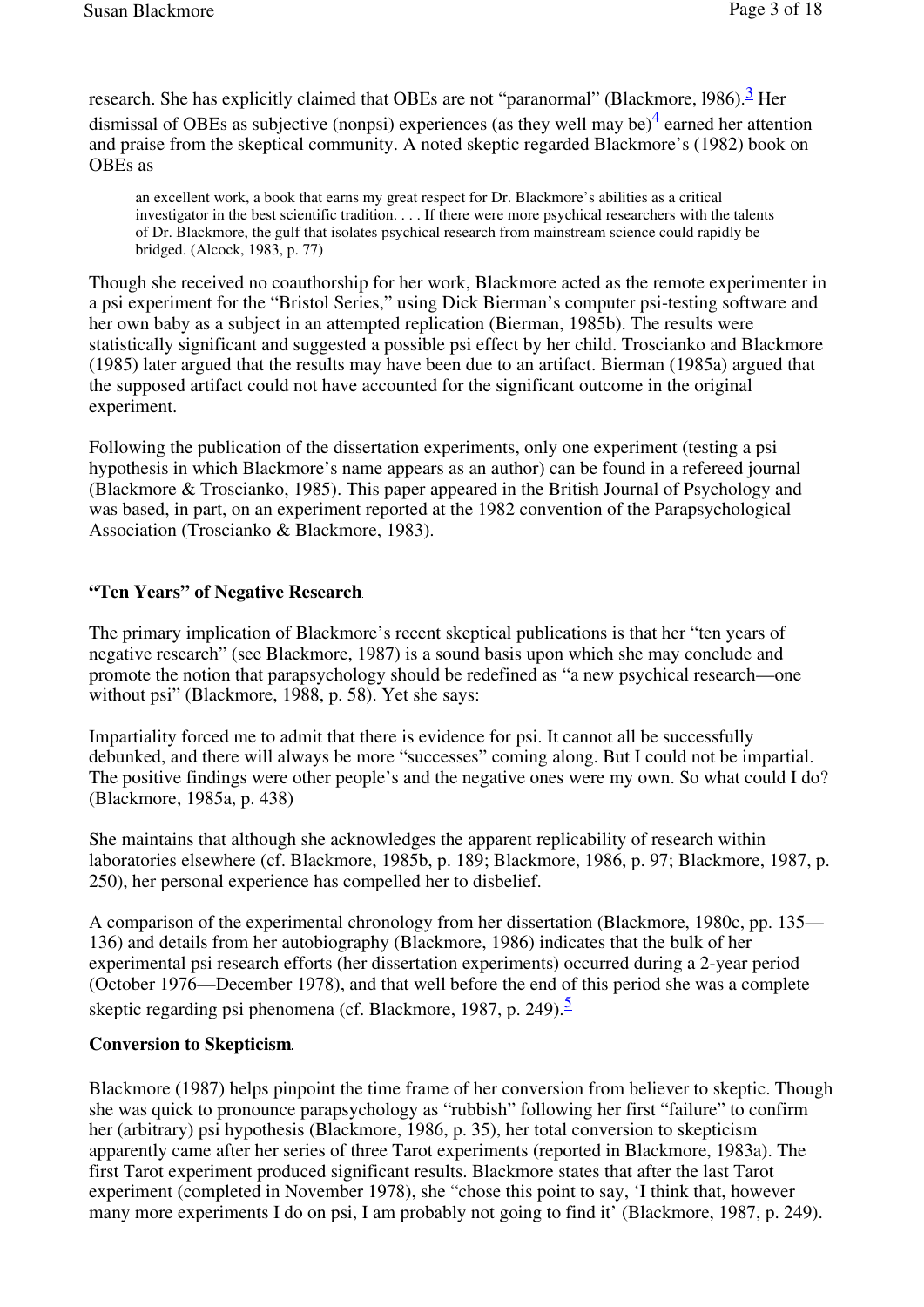In describing the "cognitive dissonance" $\frac{6}{9}$  she has experienced as a result of her failure to find evidence of psi, she has stated:

I found myself simply not believing in psi anymore. I really had become a disbeliever. Like one of those doors with a heavy spring that keeps it closed, my mind seemed to have changed from closed belief to closed disbelief. (p. 249)

Apparently, by the time she had received her degree (in 1980), she was a confirmed skeptic regarding psi.<sup>7</sup> Blackmore has stated: "If the experimenter's beliefs or expectations play a role experiments], then the later experiments never stood a chance" (Blackmore, 1983b, p. 17). These later experiments included her oft-mentioned, but unpublished, Ganzfeld study.

## **OVERVIEW OF THE DATABASE**

The "Notes on Experimental Section" in Blackmore's dissertation reveals that of the reported experiments, 12 were "carried out without optimum methods and for exploratory purposes" (Blackmore, 1980c, p. 133). From the remaining studies, five reports in refereed publications encompassing 21 experiments emerged from the dissertation research in parapsychological journals (Blackmore, 1980a, 1980d, 1981a, 1981b, 1983a). Most of the dissertation experiments were group experiments conducted in single classroom sessions using her students as subjects.

A review of these publications revealed a number of discrepancies between the original studies (as reported in the dissertation) and the later, published versions. Some of the discrepancies are outlined in the brief review of the publications below. $\frac{8}{3}$ 

## **Correlations Between ESP and Memory (Blackmore, 1980a, "Correlations")**

Six experiments were reported, two of which were labeled as "preliminary" and "without optimum methods" in the dissertation (Blackmore, 1980c). The ordering of experiments within this publication presents a false chronology of the sequence of these studies (detailed below in "Reordering of Published Experiments").

## **ESP in Young Children (Blackmore, 1980d, "Children")**

Two experiments were conducted with small children as subjects. These experiments "were not replications of Spinelli's work but drew heavily on his findings, using similar tasks and children of the age he had found best" (Blackmore, 1985a, p. 428). Whereas Spinelli had tested 1,000 subjects to achieve his reported results (Spinelli, 1977), Blackmore used 19 and 48 children in her two studies. Neither of Blackmore's studies showed an overall psi effect.

### **The Effect of Variations in Target Material on ESP and Memory (Blackmore, 1981a, "Target")**

Four of the six experiments were labeled "preliminary" and "without optimum methods" in the dissertation. This paper also presents a false chronology of the sequence of studies (detailed below in "Reordering of Published Experiments").

In the unpublished dissertation, Experiment 1 (in which Blackmore served as the sole subject) reports that "there were too few trials to conclude that there is no effect" and that "the results of this exploratory study are included only for the sake of completeness" (Blackmore, 1980c, p. 171, dissertation). In the published version (Blackmore, 1981a, "Target"), no such disclaimer is noted.

In the Results section of the publication it is noted that "there were more hits when visualising pictures" rather than words, "but not significantly so  $(t = 2.74, df = 4, p = 0.52)$ " (Blackmore, 1981a, p. 11, "Target"). The probability value should read  $p = 0.052$ ; this value was reported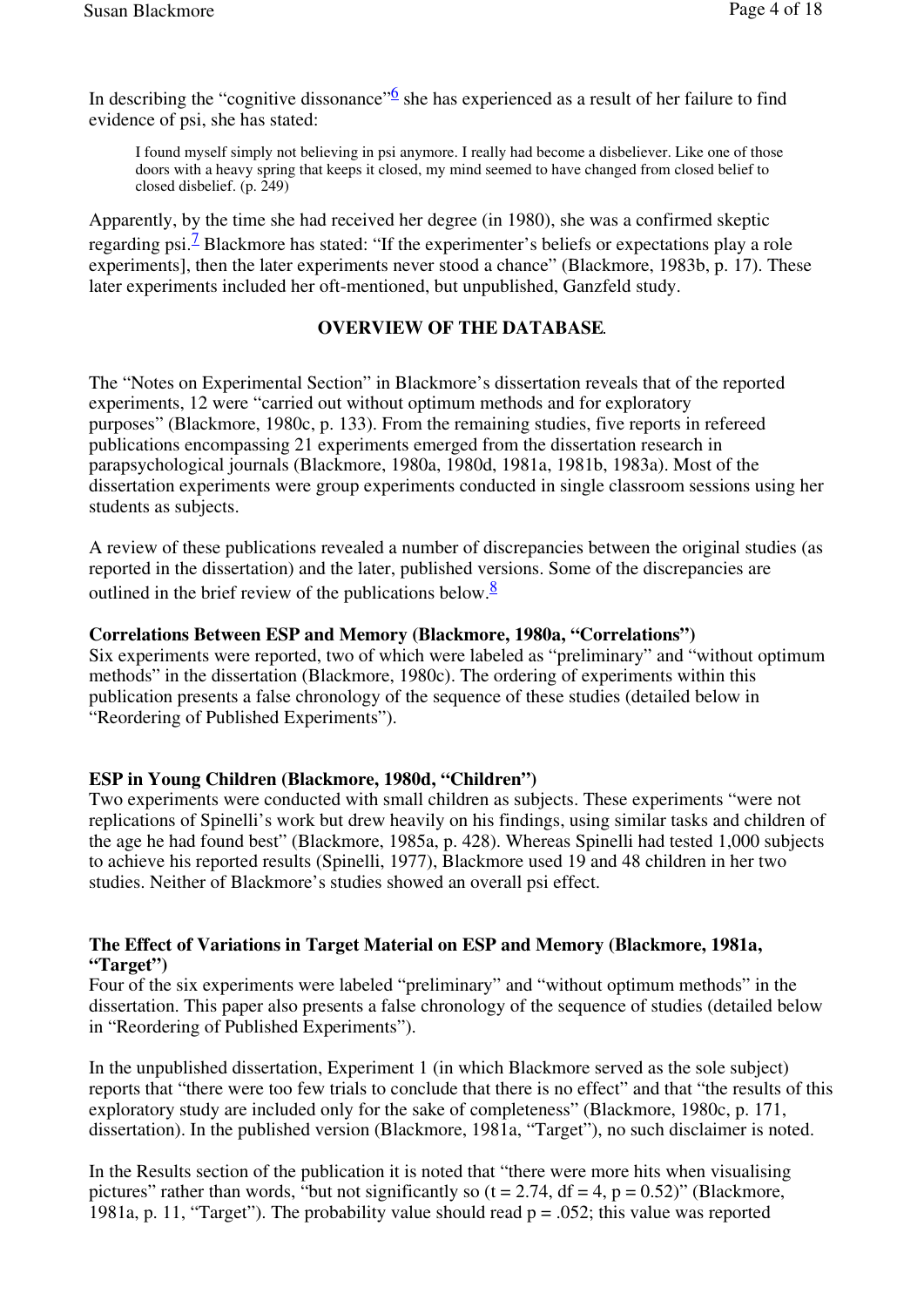incorrectly only in the published version. It is also so close to significance as to perhaps deserve some comment.

In Experiment 4 of this series, the number of subjects is incorrectly reported in the article as 23 (the correct number is 28; see Blackmore, 1980c, p. 177, dissertation). Two "faults in the design" of Experiment 5 were reported but were, according to Blackmore, "unlikely to be responsible for the uniformly chance results obtained here" (Blackmore, 198 la, p. 19, "Target"). The last experiment reported in this series, labeled "Main Experiment" in the Research Letter but not so distinguished in the dissertation, used words as ESP targets. Some words were "common," some "uncommon," and some "naughty" (such as "sperm," "penis," and "screw").

### **Errors and Confusions in ESP (Blackmore, 1981b, "Errors")**

Four experiments were presented, of which two were deemed "preliminary" and "without optimum methods" in the dissertation.

In the introduction to this four-experiment report, Blackmore stated:

Three pilot studies were carried out. They were performed quickly using large numbers of subjects with only one target order. They were therefore subject to a stacking effect. . . . Because these studies suffered from various flaws they are only described in outline here. (Blackmore. l981b, pp. 54—55, "Errors")

An examination of Pilot Study 1 (in Blackmore, 1981b, "Errors") reveals that in this first experiment of the dissertation series significant results were found, albeit not in the condition that Blackmore's theory favored. The fourth experiment, called "Main Study," also produced a significant outcome. Both will be discussed further under "Invoking Study Quality When Outcome is Significant."

Though Blackmore cautions that three of the four studies are flawed (pp. 54—55), she nevertheless later aggregated the studies in order to draw conclusions. She first states that "Experiment 1 may be excluded because of the faulty method used. This leaves two adequate experiments providing very different results" (Blackmore, 198lb, p. 65, "Errors"). $\frac{9}{5}$  In her Table 6, she compares the outcome of the two "adequate" experiments $\frac{10}{2}$  and concludes that "in neither was there any evidence of ESP occurring" (p. 65, italics added). This conclusion is drawn despite the fact that in the Main Study "a one-way ANOVA shows a significant effect of word type on the number of hits" (p. 63). Direct hits showed significant missing  $(t = -3.14, 58$  df,  $p = .003$ ).

# **Divination With Tarot Cards: An Empirical Study (Blackmore, 1983a, "Tarot")**

Three experiments were conducted using Tarot cards. Blackmore, having used Tarot cards for divination for many years, believed that they "worked" and that she "might find that psi manifested itself in the cards while being shy of laboratory experiments" (Blackmore, 1986, p. 61). Though I would argue that such a study fails to meet the minimum standards for a proper psi experiment (see, e.g., Chapter 4 by Morris in Edge Morris, Palmer, & Rush, 1986), and nonpsychic Blackmore herself served as the "psychic reader" for this experiment, it is considered by Blackmore to be among her "psi" experiments. $\frac{11}{1}$ 

In the first study, Blackmore acted as the card reader for students whom she knew well. The study produced a significant positive outcome—also the largest absolute effect size in all of her dissertation experiments (see T1 in Table 2).

While Blackmore was reporting the significant results of this study to a meeting of the Cambridge University Society for Psychical Research, Carl Sargent pointed out to her that her statistical measure assumed independence of ratings and, as the subjects knew one another, ratings were not independent (Blackmore, 1986, pp. 66—67). Two "replications" of this study were completed and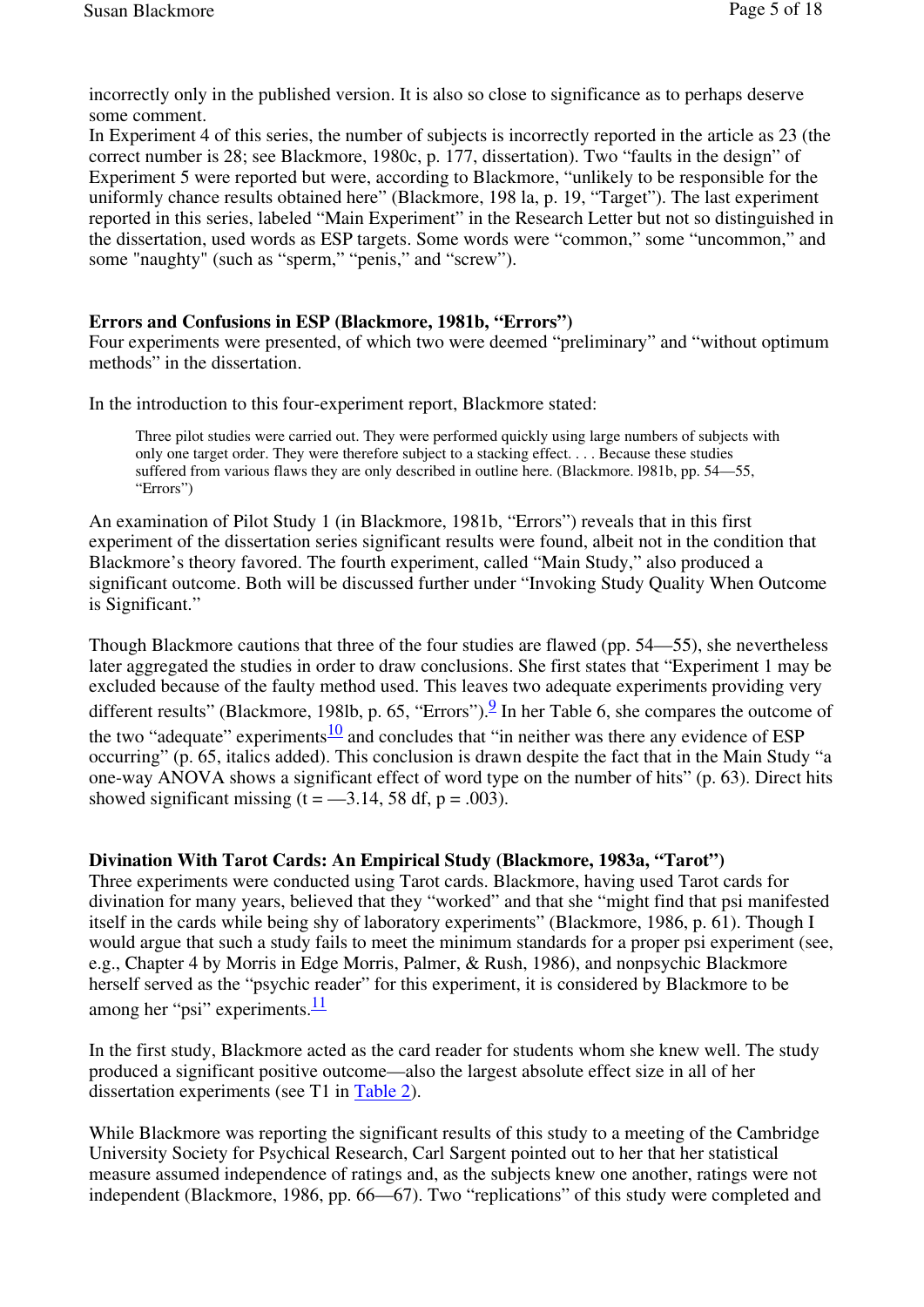reported: The second experiment changed the conditions of the first (strangers were used as opposed to friends), and the third study attempted Tarot readings by mail for strangers on a different continent. Though the changes in experimental conditions were considerable, when discussing this series as evidence against psi, her claims sound as though she performed literal replications: "So I repeated the experiment twice more with subjects who did not know one another. I expect you can predict the results 1 obtained—entirely nonsignificant" (Blackmore, 1987, p. 249).

Betty Markwick, a statistician who is highly regarded by the skeptical community for her exposure of the manipulation of the Soal-Goldney data, recently reanalyzed Blackmore's Tarot experimental data (Markwick, 1988). Using statistical methods that are valid considering the design of the experiment, Markwick found that the data for the first experiment remain significant.

## **Ganzfeld Experiment (Unpublished)**<sup>12</sup>

The experimental report of Blackmore's Ganzfeld study (dated December 10—16, 1978 [Blackmore, 1980c, pp. 135—136, dissertation]) is found only in her unpublished dissertation. In a separate paper, Blackmore (1980b) published an evaluation of the "filedrawer" of unpublished Ganzfeld experiments. Studies were considered either "adequate" or "inadequate" "before accepting them as valid" (p. 213). Factors associated with inadequacy included the "use of picture targets without a duplicate set for judging" (p. 214).

The Blackmore Ganzfeld study was the last of the dissertation experiments. It contains numerous admitted flaws, including those described in the randomization procedure:

The agent [usually a friend or relation to the receiver] . . . shuffled the four envelopes to choose the target. This method, which obviously allows for both cheating and accidental non-randomness, was used for the first 20 sessions. Thereafter the target was chosen from random number tables prior to the experiment. (Blackmore, 1980c, p. 282)

A total of 36 sessions was conducted, but the better randomized sessions were "unplanned" and only conducted because "so many Ss were keen to have another session" (Blackmore, 1980c, p. 284). Further, only one target set was used (another fatal flaw according to Blackmore), and no independent judging was done. This inadequate Ganzfeld study is frequently cited among her failed psi experiments with the implication that it was methodologically sound (cf. Blackmore, 1986, pp. 99—107; 1987, pp. 247—248), despite the fact that Blackmore is aware that this experiment would not be accepted for publication in any peer-refereed parapsychological journal.

#### **Blackmore and Troscianko (1985)**

Three experiments are reported, but only Experiment 3 involved a psi task. In each experiment, subjects were classified as "sheep" or "goats." The dichotomy of subjects into sheep and goats was performed by mean splits, with the actual mean only reported for Experiment 3. Hence, we have no frame of reference for judging whether 'sheep" in one experiment may have been classified as "goats" in another (or vice versa). Experiment 3 was a test for psychokinesis (PK), using a hardware random number generator (RNG) and computer psi task. The paper reports that there was no evidence of a deviation from chance scoring between "sheep" and "goats."

## **SPECIFIC CRITICISMS**

#### **Reordering of Published Experiments**

Only by examining the "Schedule of Experiments" in the unpublished dissertation (Blackmore, 1980c, pp. 135—136) and comparing this to the published versions can one reconstruct the actual sequence of experiments. Table 2 shows the chronological order of the published dissertation psi experiments. The column "t (ESP main measure)" presents, where available, the reported t test for an ESP main effect. (Some studies focused on correlations of ESP scoring with a second measure and did not report ESP main effects.)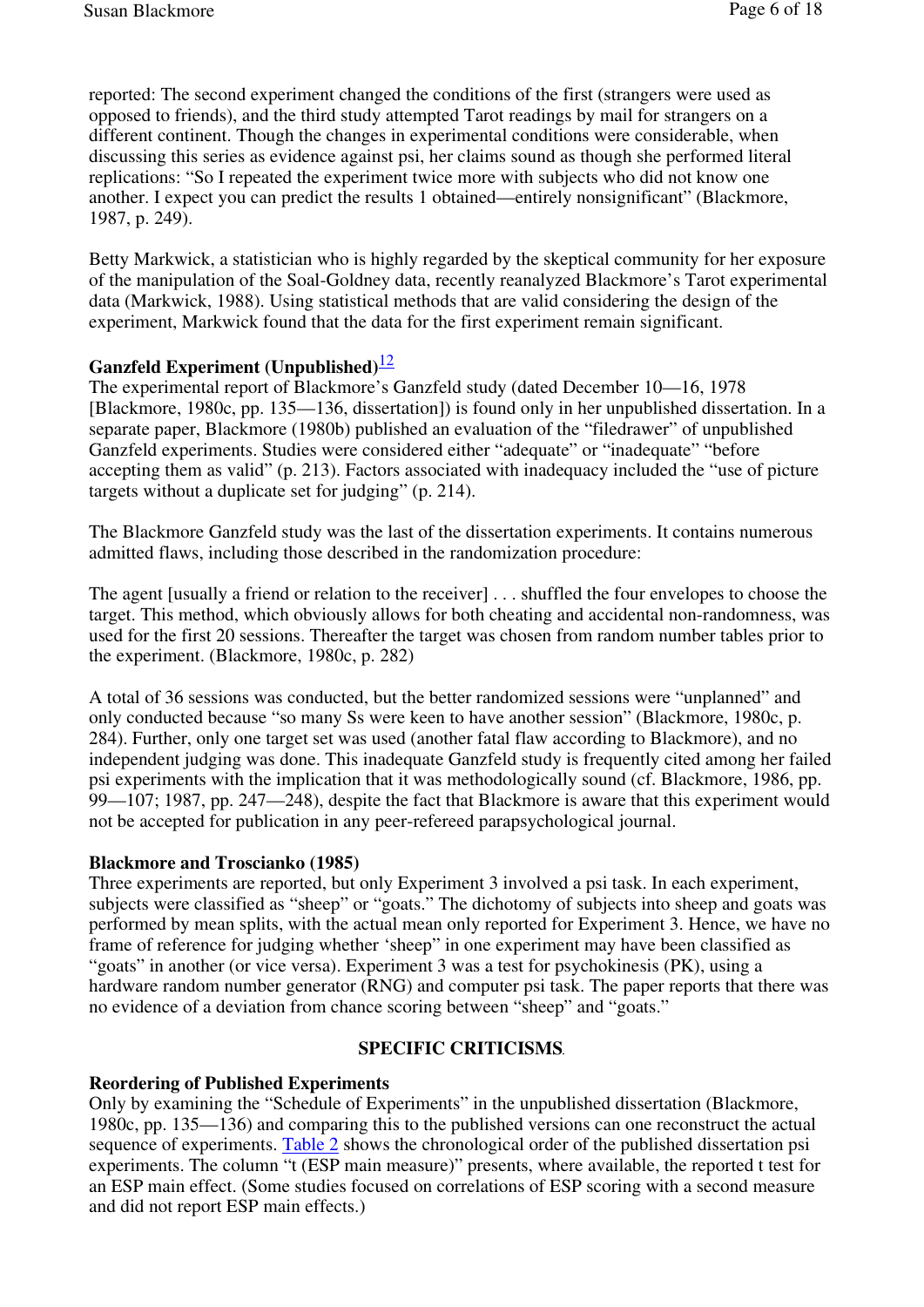The first instance of reordering was found in the six experiments reported in Blackmore, 1980a ("Correlations"), that were conducted over a 2-year period (see Tables 1 and 2). Blackmore states in the introduction to her paper:

The results of 6 experiments are reported here. The preliminary experiments were carried out with the intention of finding the best methods to use in later experiments. Since they suffer from methodological weaknesses they are only reported in outline here (for further details see Blackmore, 1980~cI). (Blackmore, 1980a, p. 133, "Correlations")

The experiments are reported as "Experiments 1—5" and "Main Study Experiment 6." The actual chronological order (i.e., the order of study completion as reported in the dissertation) was 3, 1, 4, 2, 6, 5.

In the conclusion of "Main Study Experiment 6" in the journal publication, it is stated: "On the basis of the preliminary experiments several hypotheses were made and tested in a final experiment but were not confirmed" (Blackmore, 1980a, p. 143). The "final" experiment (completed, according to the dissertation chronology, on December 4, 1978) preceded the fifth experiment (completed December 11, 1978) by one week.

A second instance of reordering was found in the six experiments reported in Blackmore, 1981 a ("Target"), which were also conducted over a 2-year period (see Tables 1 and 2).<sup>13</sup> The ordering of these experiments in the published version of this experimental series suggests that Experiments 1 and 2 logically and temporally preceded Experiments 3 through 6. Experiment 6 has been labeled "Main Experiment," and the other five are labeled "Preliminary Experiments 1—5" in the refereed publication, though the dissertation chronology reveals that Experiments 3—6 actually predate Experiments 1 and 2 (e.g., Experiment 2 actually was carried out 2 years after Experiment 3 Blackmore, 1980c, pp. 135—136, dissertation]).

In the introduction to "Main Experiment" (Experiment 6), Blackmore states: "Problems found in the previous experiments were eliminated and all the subjects had individual target orders" (Blackmore, l981a, p. 19, "Target") for this experiment. I believe that there is no other way to interpret this remark, except to believe that the "Main Experiment" followed the completion of the previous five experiments (incorporating knowledge gained from them) when in fact it had not. At most, the "Main Experiment" followed the completion of 3 of the reported experiments (3, 4, and 5). In Study 1, Blackmore served as the sole subject. As she had never claimed either spontaneous or laboratory evidence for psi ability, it is not surprising that this study showed a chance outcome. She then replicated the procedure in Study 2 using her students as subjects and found overall significant psi missing.

The rearrangement of study order obfuscates a substantial decline over the 2-year period of the main measures of ESP scoring (from above to below chance) that is apparent when the data are properly ordered (r  $[4] = -.80, p = .056$ ).

# **Methodological Flaw Throughout Database**

Most critics would consider as fatally "flawed" any psi study in which the data were scored by the subjects themselves. Three of the five publications that emerged from the dissertation research (1980a, "Correlations"; 1981a, "Target"; 1981b, "Errors") were composed of experiments conducted during classroom sessions with students in her parapsychology courses. Of the 16 published experiments in these three publications, in most of them the procedure clearly states (in the dissertation) that the subjects scored all or part of the experimental data, usually by scoring the data of a neighboring student (see Table 1).

Though the description by Blackmore (l981b, "Errors") is virtually verbatim from the dissertation version, the last paragraph of the procedure (for Pilot Study 1) has been omitted from the published version. The omitted paragraph includes: "When all Ss had completed the task they were asked to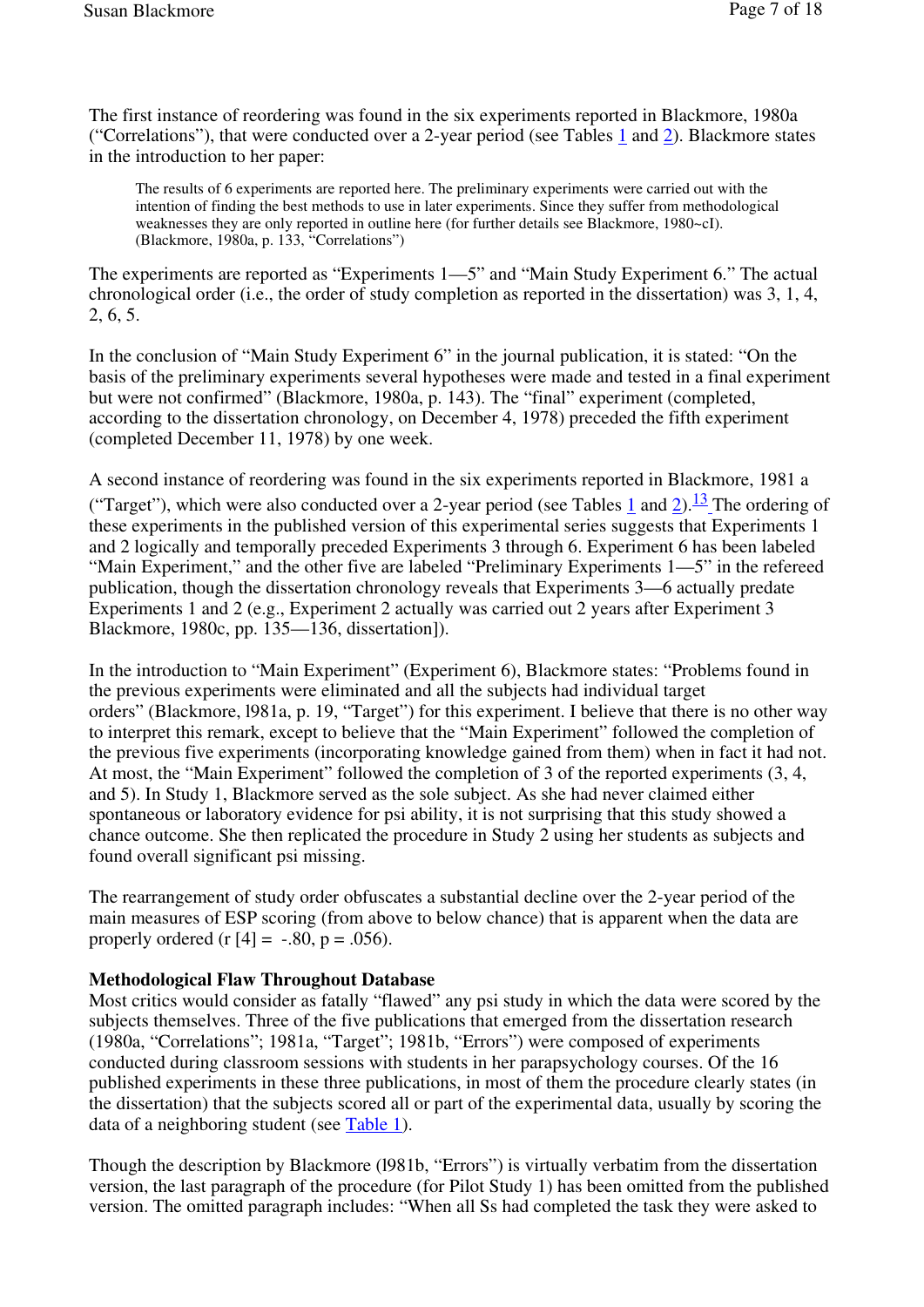give their answer sheets to a neighbour for checking" (Blackmore, 1980c, p. 140, dissertation). She further states in her dissertation: "In this experiment the Ss marked each others' answer sheets. Obviously this introduces the possibility of cheating. . . . [T]his procedure was used in all experiments in the year 1976—7 (1—9 in schedule of experiments)" (p. 144).

### **Invoking Study Quality When Outcome is Significant**

The invocation of flaws throughout Blackmore's publications appears to be systematically related to study outcome. In instances where results were significant, and possibly indicative of psi, Blackmore dismisses the results as uninterpretable due to flaws or faults in experimental design. This can be seen in Blackmore, 1980a ("Correlations," Experiment 2), 1981a ("Targets," Main Experiment), 1981b ("Errors," Pilot Study 1 and Main Study), and 1983a ("Tarot," Experiment 1).

Significant effects that apparently supported her memory theory of psi (significantly more associative hits than expected, as well as significantly more associative than perceptual errors) were published as "Pilot Study 1" in Blackmore (1981b, "Errors"). In the discussion section of the dissertation, she states: "This may appear to support the hypothesis that errors made in ESP more closely resemble those made in memory than in perception" and that the results "appear to support the hypothesis that associative errors occur more frequently" (Blackmore, 1980c, p. 142). She cites numerous flaws in the study as reasons to dismiss the outcome. These include a stacking problem, target problems, and subjects scoring their own data (which Blackmore suggests may introduce the possibility of cheating).

When significant results were obtained in the "Main Study" of Blackmore, 1981b ("Errors"), she suggests several interpretations of the data and then claims:

However, none is universally accepted and I had not decided, prior to the experiment which model I intended to use. It therefore seems that no definite conclusions can be drawn from the results obtained. The results highlight the fact that possibly untenable assumptions were made in designing the experiment. (Blackmore, 1981b, p. 64, "Errors")

In Blackmore (1981a, "Target"), study quality was not invoked to dismiss a significant result instead the result was simply not reported. Here, the description of "Main Experiment" virtually reproduces the original dissertation report except for the following omission: "Or for ESP score2 r  $= 0.286$  (z = 2.0 p = 0.045<sup>\*</sup>). This correlation is significant but is in the direction opposite to that predicted by the negative response bias hypothesis" (Blackmore, 1980c, p. 185, dissertation).

In Blackmore's dissertation, the discussion states that the experiment (later published as Blackmore, 1981a, "Target") "was poorly designed" (1980c, p. 185). Both the significant result and reference to the study's poor design have been omitted in the published version.

Blackmore's first Tarot experiment's significant outcome (Blackmore, 1983a, "Tarot") was dismissed on two grounds: First, the significance "depends on the use of 1-tailed tests" (p. 98). Despite the fact that the tests were planned to be one-tailed and "that differences in the opposite direction would be meaningless" (p. 99), Blackmore then says that "it could be argued that 2-tailed tests should always be used in parapsychological experiments because of the difficulty of predicting scoring directions" (p. 99). Blackmore's second flaw in this study was the statistical problem mentioned earlier, though Markwick's recent (1988) reanalysis suggests that the results remain significant with proper statistical evaluation.

### **Ignoring Study Quality When Outcome is Nonsignficant**

Throughout the dissertation, Blackmore acknowledges that individual studies are flawed in many ways. In a majority of the published experiments (see Table 1), Blackmore acknowledges certain experimental flaws, yet when conclusions based on the experiments are made, experiments with "flawed" designs are weighted the same as experiments that had "proper" designs.

In the original description of the experiment later reported as Experiment 5 in Blackmore (1981a,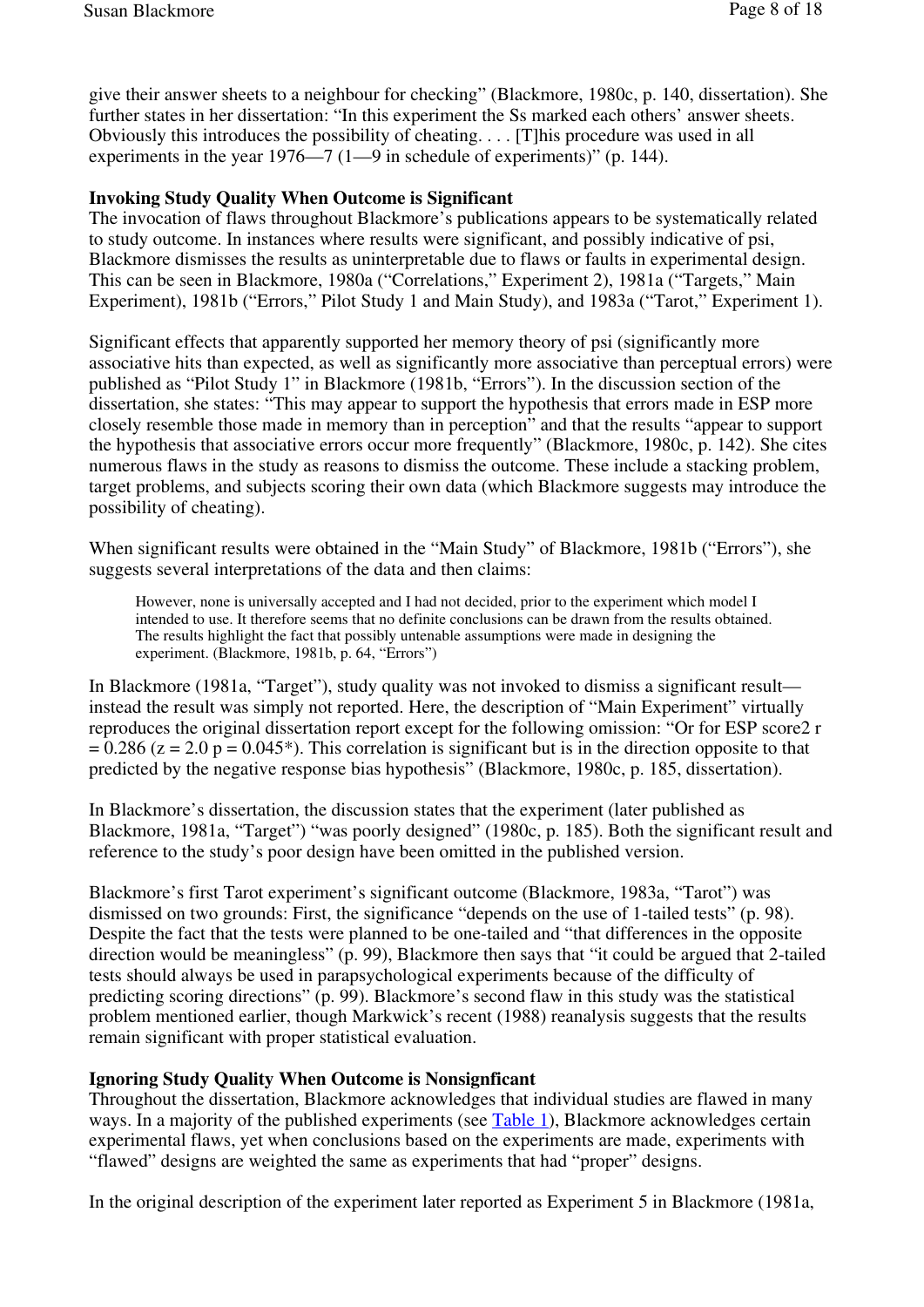"Target"), she comments:

There were two major faults in the design of this experiment. Firstly the same target set was used for all Ss. . . . Secondly word length was confounded with target type. . . . A final fault was that the design of the experiment made checking extremely difficult and laborious, so increasing the possibility of errors. . . . These faults, however, might be expected to produce spurious differences, but are unlikely to be responsible for the uniformly chance results obtained here. (Blackmore, l980c, p. 181)

It appears that it is Blackmore's argument that flaws can plausibly only lead to false positives (Type I errors). It is beyond the scope of this paper to elaborate, but there are a number of design flaws that can lead to false negatives (Type II errors). These include, but are not limited to, inadequate sample size (low statistical power), weak or inappropriate statistical tests, sampling from inappropriate populations, experimenter expectancy effects, demand characteristics, and the faulty operationalization of dependent measures.

Many skeptics, when appraising positive evidence for psi, consider flaws of any sort as evidence of a "dirty test tube" (e.g., Hyman, 1985a, pp. 41—42). The gist of the dirty test tube argument is that such flaws can be regarded as "symptoms" and that this "suggests a casualness that is inappropriate for an investigation that is being asked to carry part of the burden for asserting the existence of phenomena that many scientists find difficult to believe" (Hyman, 1985a, p. 84). One must hold to the same standards of experimental design in any parapsychological study, regardless of its outcome. Some skeptics, including Blackmore, argue that differing standards of experimental design can be held depending on study outcome: Significant positive outcomes must have tighter designs than the same study with a negative outcome. This post hoc determination of experimental criticism leads to the paradox exemplified by the Blackmore work: Had such work produced consistently positive outcomes, the results could all be dismissed as having arisen from design flaws and the "dirty test tube." Because the studies did not yield consistently positive results, the flaws can be overlooked and the database viewed as a coherent body of evidence that converges on the conclusion that psi does not exist. Negative conclusions based on flawed experiments must not be given more weight than positive conclusions based on the same flawed experiments. The meaningfulness of a scientific study is determined by how well the dependent measure was operationalized, not by whether the experimental result fits one's preconceptions of what the outcome "should have been."

### **Misreporting the Original Data**

Blackmore (1986), arguing that she couldn't study the psi process because she never found any ESP, stated: "At one point I calculated that I had performed thirty-four independent [italics added] significance tests and just two were significant—remarkably close to chance expectation" (p. 53). This claim was repeated elsewhere, almost verbatim, at a 1983 conference sponsored by the Parapsychology Foundation (Blackmore, 1985b, p. 188). It is found, in a modified form, in a chapter in A Skeptic's Handbook of Parapsychology: "At one point I calculated that I had performed 34 independent [italics added] significance tests in almost as many experiments and obtained two values significant at the 0.05 level" (Blackmore, 1985a, p. 427).

The original published data supporting this claim can be found in Blackmore (1980a, "Correlations"), which states: "If all analyses are considered (though not all are independent) [italics added] in a total of 34 significance tests 2 were significant at <.05" (p. 145). If one traces this published quote back to its original data as reported in the unpublished doctoral dissertation, one finds that the 6 studies reported in Blackmore (1980a, "Correlations") were originally reported in dissertation Chapter 8 ("Correlations Between ESP and Memory Ability") in which 8 experiments are reported. $\frac{14}{1}$  Reviewing the 8 experiments in Chapter 8 of the dissertation, Blackmore concludes:

Of 12 correlation coefficients reported only one is significant. . . In fact many other correlation coefficients were reported and significance tests carried out. If all are included (though all are not independent) [italics added] in a total of 34 significance tests 2 were significant (p. 216).<sup>15</sup>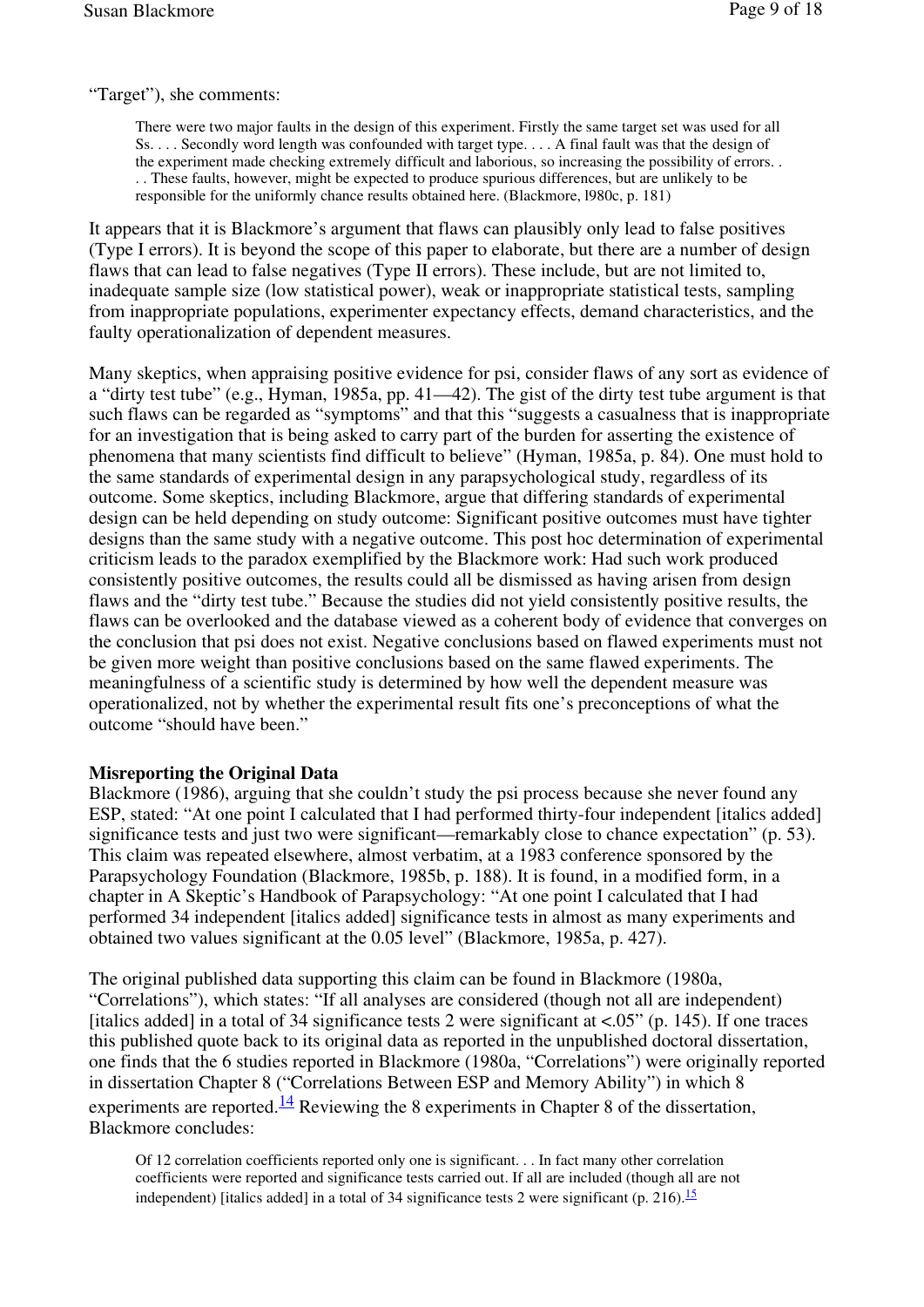Thus, in the retelling, significance tests that were originally nonindependent and obtained from a series of 8 experiments were later reported to a skeptical audience as being independent and derived from almost 34 experiments.

In her autobiography, Blackmore describes the following experiment, and then calls it her "very first experiment" which "launched [her] into the beginnings of a quandery [sic] which took [her] more than ten years to resolve" (Blackmore, 1986, P. 34). She describes this experiment as follows:

In each [target] set the key picture (a caterpillar, for example) resembled two other pictures; one (a butterfly) was closely associated with it, while the other (a train) looked very similar but was not associated with it. In the actual experiment the target picture (the caterpillar) was sealed in an envelope and hidden from the subjects. All the subjects, my hundred [italics added] students, sat in their class with a sheet containing many pictures. They had to choose which one they thought was the target. . . . If the students had picked the caterpillar most often, with train in second place, I would have had to conclude that perhaps the perceptual theory was better than my memory theory. . . . They might have picked the caterpillar most frequently but not picked the train or the butterfly more often than all the other unrelated pictures. . . . But what happened was none of these. There were simply no meaningful results at all. Neither train nor butterfly [italics added] (and their equivalents in the other set of pictures), nor even the caterpillar, the actual target, was systematically picked more often than one would expect by chance [italics added]. In other words, there was no sign of any ESP. (Blackmore, 1986, pp.  $34-35$ )

The published account of her 'very first experiment" (which is, according to her dissertation chronology, reported as "Pilot Study 1" in Blackmore, 1981b) states:

There are significantly more type 2 (associative) errors than expected (t = 3.48; df = 5; p = <.04).<sup>16</sup> In addition for the key pictures only, a direct comparison can be made and this shows that there were significantly more type 2 (associative) than type 3 (perceptual) errors. This may appear to support the hypothesis that errors made in ESP more closely resemble those made in memory than in perception. (Blackmore, l981b, p. 56. "Errors")

The results of this experiment are then dismissed entirely because "inadequacies in the experimental design make such a conclusion unwarranted" (Blackmore, 1981a, P. 56, "Errors"). $\frac{17}{17}$ (One week later, a second experiment failed to replicate the results of the first experiment.) Following one or the other of these experiments, Blackmore recorded in her diary that "parapsychology is all a lot of rubbish" (Blackmore, 1986, p. 35).

Blackmore seems to be arguing that a flawed study with a significant outcome is equal to a negative outcome. To claim that "neither train nor butterfly was systematically picked more often than one would expect by chance" and that "there was no sign of any ESP" contradicts the results from the first experiment. These results have apparently been dismissed due to the failure to achieve perfect replication in the second attempt.

## **Possible Psi Effects in Database**

During my aborted meta-analyses of Blackmore's published work, I was struck by patterns in the data suggestive of the operation of psi.<sup>18</sup> Much of the veracity of the published work is now in question, when compared with its original unpublished source. Without a serious meta-analysis on the original unpublished source material, complete with weighting for flaws (which can plausibly be shown to relate to study outcome), the issue of whether the Blackmore experiments show evidence for psi cannot be resolved. As evidenced by the recent Hyman/Honorton exchanges regarding the meta-analyses of the Ganzfeld research (Honorton, 1985; Hyman, 1985b), such an approach cannot resolve the integrity of a database—it can only point out its weaknesses and make recommendations for future research. Combining the results across the Blackmore database of experiments would certainly yield heated disagreement if positive results emerged, though the negative conclusions drawn by Blackmore about each published experimental series and their combined results have remained, until now, unchallenged.

#### **CONCLUSIONS**

After some period of time spent in attempting to become "a famous parapsychologist" (Blackmore,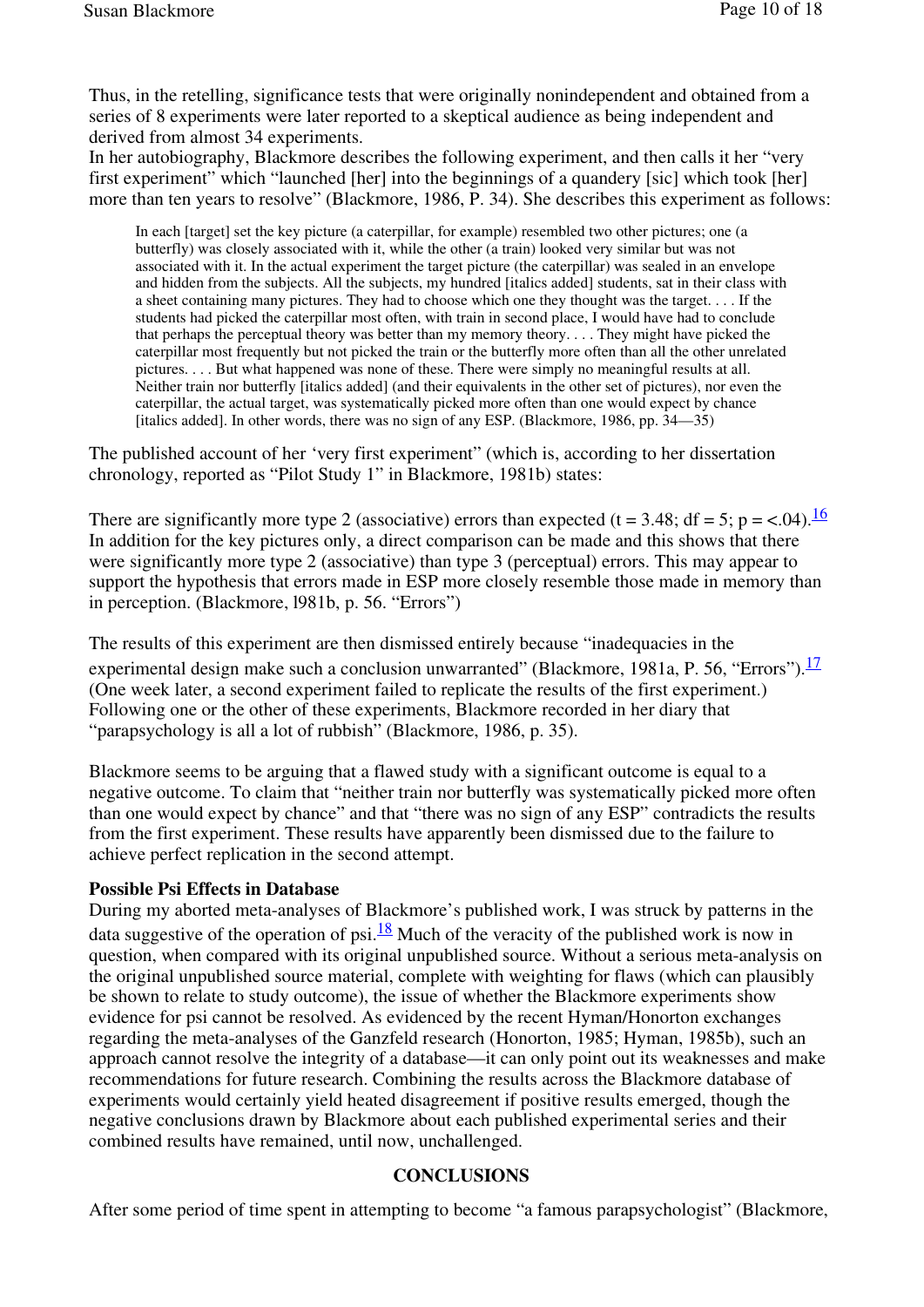1986, p. 163) and believing that she had failed to do so, Blackmore's attitude toward the reality of psi moved from "closed belief to closed disbelief" (Blackmore, 1987, p. 249). Though this attitude change is suggested to have been abrupt, as in the previous quote, it actually appears to have been a very gradual process, exacerbated by a number of factors (Berger. 1988). Whether the dissertation experiments that were concomitant with her increasingly skeptical belief system were "fair tests" of psi cannot be determined. We can, however, assess the integrity of the database as reflected by the original unpublished dissertation, subsequent partial publications from it, and Blackmore's polemical works that refer to this database.

Much of Blackmore's work is considered flawed by her own self-assessment. Serious discrepancies were found between the unpublished dissertation experiments and subsequent published journal reports. The claim of "ten years of psi research" actually represents a series of hastily constructed, executed, and reported studies that were primarily conducted during a 2-year period. Prior to the end of this period, she had moved to "closed disbelief." Her other "research" consists primarily of informal hypothesis testing and cursory examination of areas that do not (or may not) directly assess the psi hypothesis at all (e.g., mystical experiences, ghosts, poltergeists, out-of-body experiences, near-death experiences, and apparitions). She has admitted that she "assumed that all these odd and inexplicable things . . . were related and that one explanation would do for all" (Blackmore, 1987, p. 245). Though she is loath to publicly state that psi phenomena do not exist, she has made a career of promoting the idea that parapsychology should be redefined to exclude the psi hypothesis (see, e.g., Blackmore, 1985a, 1985b, 1988). $\frac{19}{19}$ 

For any conclusions to be drawn regarding the presence or absence of psi effects in her database, a serious meta-analysis with weighting of each study for flaws would be necessary. That many of the studies in this database may have insufficient statistical power to detect small effects and were not designed with sufficient intention to optimize the detection of psi can only serve to bias any informal meta-analysis toward a nonsignificant outcome.

Research into "experimenter expectancy" effects and "demand characteristics" suggests that, from a social psychological perspective, she may have influenced her subjects to perform in a manner consistent with her "no psi" hypothesis. Even if such studies had yielded significance, it is clear that such outcomes by now would have been scrutinized and dismissed by skeptics and proponents alike because of their experimental flaws and the haphazard conceptualization and execution of these studies.

Meanwhile, Blackmore is extremely vocal in decrying psi research in her writings, on television and radio, and before the skeptical advocacy group CSICOP (the Committee for Scientific Investigation of Claims of the Paranormal), citing her own work as the basis for her strong convictions.  $\frac{20}{2}$  Her recent polemical works often seriously misrepresent her original work, with the distorted information being more consistent with her current skeptical world view. The present overview of her database suggests that drawing any conclusions, positive or negative, about the reality of psi that are based on the Blackmore psi experiments must be considered unwarranted.

#### **REFERENCES**

ALCOCK, J. E. (1983). Psychology of the out-of-body experience. Skeptical Inquirer, 8, 74—77.

BERGER, R. E. (1988). Review of The Adventures of a Parapsychologist by S. Blackmore. Journal of the American Society for Psychical Research, 82, 374—384.

BERGER, R. E. (in preparation). Experimental Flaws and the Skeptics' Double Standard.

BIERMAN, D. J. (1985a). An impossible artifact. European Journal of Parapsychology, 6, 99— 103.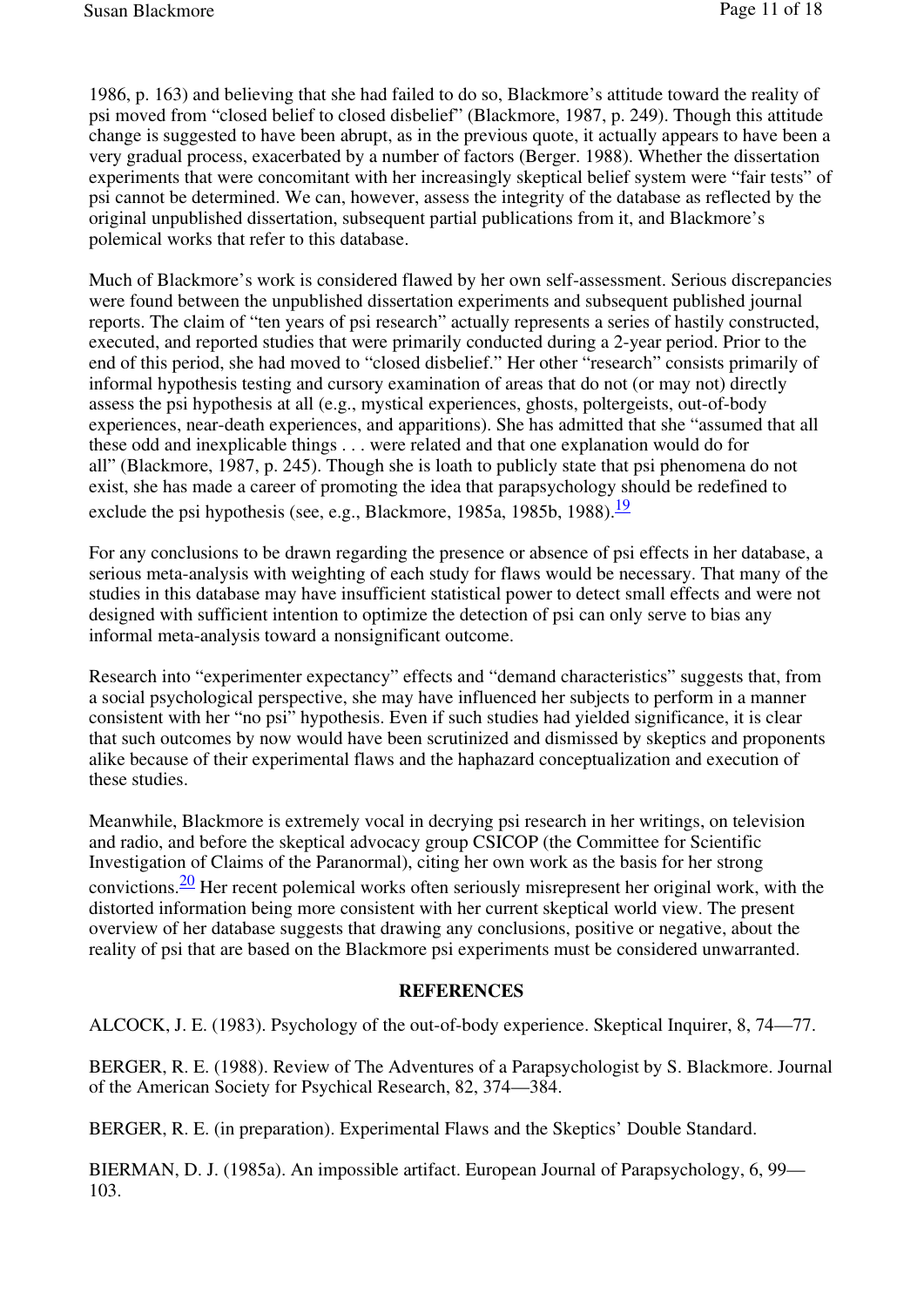BIERMAN, D. J. (1985b). A retro and direct PK test for babies with the manipulation of feedback: A first trial of independent replication using software exchange. European Journal of Parapsychology, 5, 373—390.

BLACKMORE, S. J. (1980a). Correlations between ESP and memory. European Journal of Parapsychology, 3, 127—147.

BLACKMORE, S. [J.] (1980b). The extent of selective reporting of ESP ganzfeld studies. European Journal of Parapsychology, 3, 2 13—219.

BLACKMORE, S. J. (1980c). Extrasensory Perception as a Cognitive Process. Unpublished doctoral dissertation, University of Surrey, Guildford, England.

BLACKMORE, S. [J.] (1980d). A study of memory and ESP in young children. Journal of the Society for Psychical Research, 50, 50 1—520.

BLACKMORE, S. J. (1981a). The effect of variations in target material on ESP and memory. Research Letter, 11, 1—26.

BLACKMORE, S. J. (1981b). Errors and confusions in ESP. European Journal of Parapsychology, 4, 49—70.

BLACKMORE, S. J. (1982). Beyond the Body: An Investigation of Out-of-the-Body Experiences. London: Heinemann.

BLACKMORE, S. J. (1983a). Divination with Tarot cards: An empirical study. Journal of the Society for Psychical Research, 52, 97—101.

BLACKMORE, S. J. (1983b). Prospects for a psi-inhibitory experimenter [Summary]. In W. G. Roll, J. Beloff, & R. A. White (Eds.), Research in Parapsychology 1982 (pp. 17—20). Metuchen, NJ: Scarecrow Press.

BLACKMORE, S. [J.] (1984). ESP in young children: A critique of the Spinelli evidence. Journal of the Society for Psychical Research, 52, 311—3 15.

BLACKMORE, S. [J.] (1985a) The adventures of a psi-inhibitory experimenter. In P. Kurtz (Ed.), A Skeptic's Handbook of Parapsychology (pp. 425—448). Buffalo, NY: Prometheus Books.

BLACKMORE, S. J. (1985b). Unrepeatability: Parapsychology's only finding. In B. Shapin & L. Coly (Eds.), The Repeatability Problem in Parapsychology (pp. 183—206). New York: Parapsychology Foundation.

BLACKMORE, S. [J.] (1986). The Adventures of a Parapsychologist. Buffalo, NY: Prometheus Books.

BLACKMORE, S. J. (1987). The elusive open mind: Ten years of negative research in parapsychology. Skeptical Inquirer, II, 244—255.

BLACKMORE, S. [J.] (1988). Do we need a new psychical research? Journal of the Society for Psychical Research, 55, 49—59.

BLACKMORE, S. [J.], & TROSCIANKO, T. (1985). Belief in the paranormal: Probability judgments, illusory control, and the "chance baseline shift." British Journal of Psychology, 76, 459—468.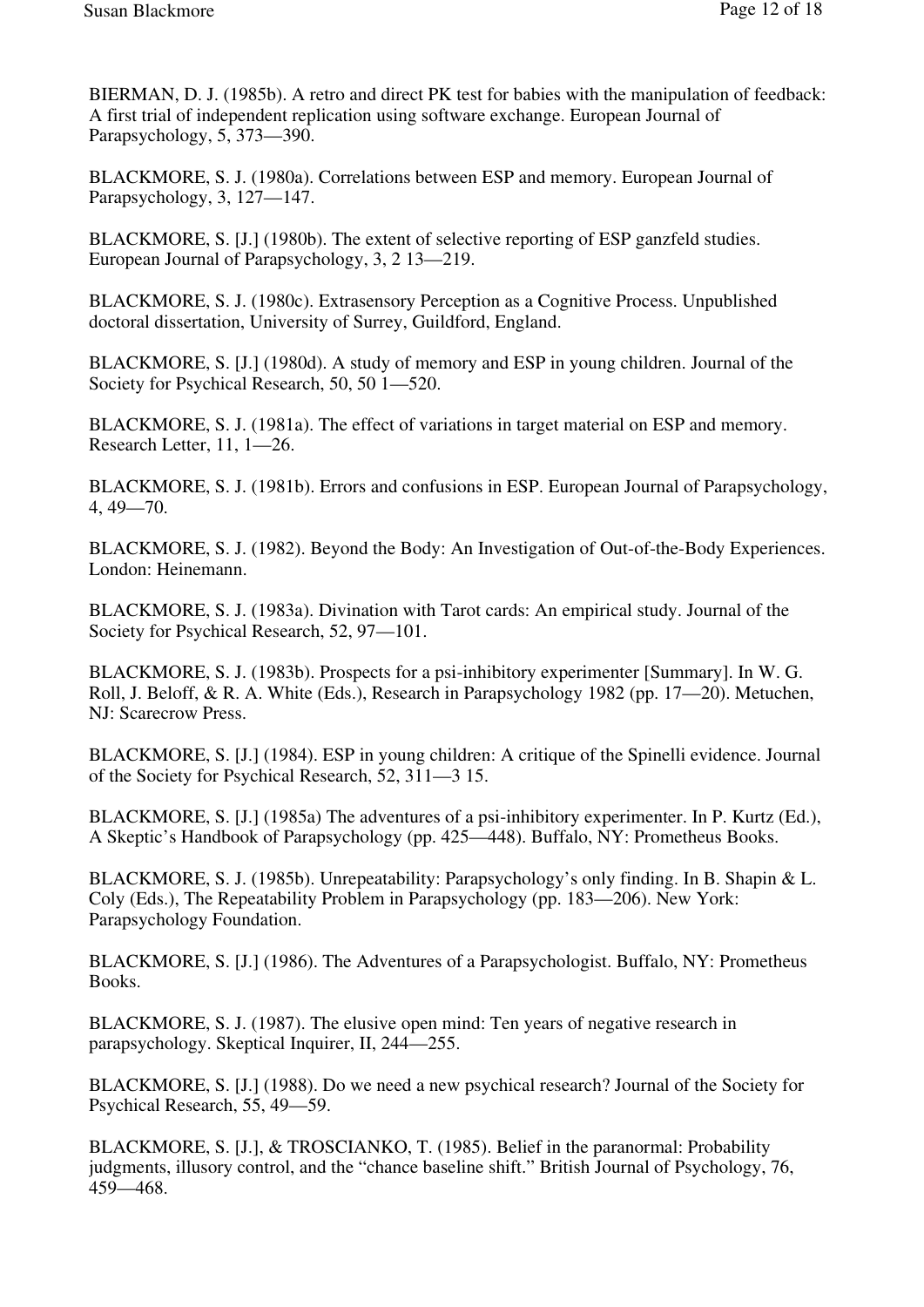BLINKHORN, S. (1987). One knock for "no." Nature, 325, 670—671. EDGE, H. L., MORRIS, R. L., PALMER, J., & RUSH, J. H. (1986). Foundations of Parapsychology: Exploring the Boundaries of Human Capability. Boston, MA: Routledge & Kegan Paul.

HONORTON, C. (1985). Meta-analysis of psi ganzfeld research: A response to Hyman. Journal of Parapsychology, 49, 51—91.

HYMAN, R. (1985a). A critical historical overview of parapsychology. In P. Kurtz (Ed.), A Skeptic's Handbook of Parapsychology (pp. 3—96). Buffalo, NY: Prometheus Books.

HYMAN, R. (1985b). The ganzfeld psi experiment: A critical reappraisal. Journal of Parapsychology, 49, 3—49.

MARKWICK, B. (1988). Re-analysis of some free-response data. Journal of the Society for Psychical Research, 55, 220—222.

MCCONNELL, R. A. (1987). Left brain skepticism: A review of Dr. Susan Blackmore's Adventures of a Parapsychologist. Unpublished manuscript.

SHAPIN, B., & COLY, E. (EDs.). (1985). The Repeatability Problem in Parapsychology. New York: Parapsychology Foundation.

SPINELLI, E. (1977). The effects of chronological age on GESP ability [Summary}. In J. D. Morris, W. G. Roll & R. L. Morris (Eds.), Research in Parapsychology 1976 (pp. 122—124). Metuchen, NJ: Scarecrow Press.

TROSCIANKO, T., & BLACKMORE, S. J. (1983). Sheep-goat effect and the illusion of control [Summary]. In W. G. Roll, J. Beloff, & R. A. White (Eds.), Research in Parapsychology 1982 (pp. 202—203). Metuchen, NJ: Scarecrow Press.

TROSCIANKO, T., & BLACKMORE, S. J. (1985). A possible artifact in a PK test for babies. European Journal of Parapsychology, 6, 95—97.

TRUZZI, M. (1987). Zetetic ruminations on skepticism and anomalies in science. Zetetic Scholar, No. 12—13, 7—20.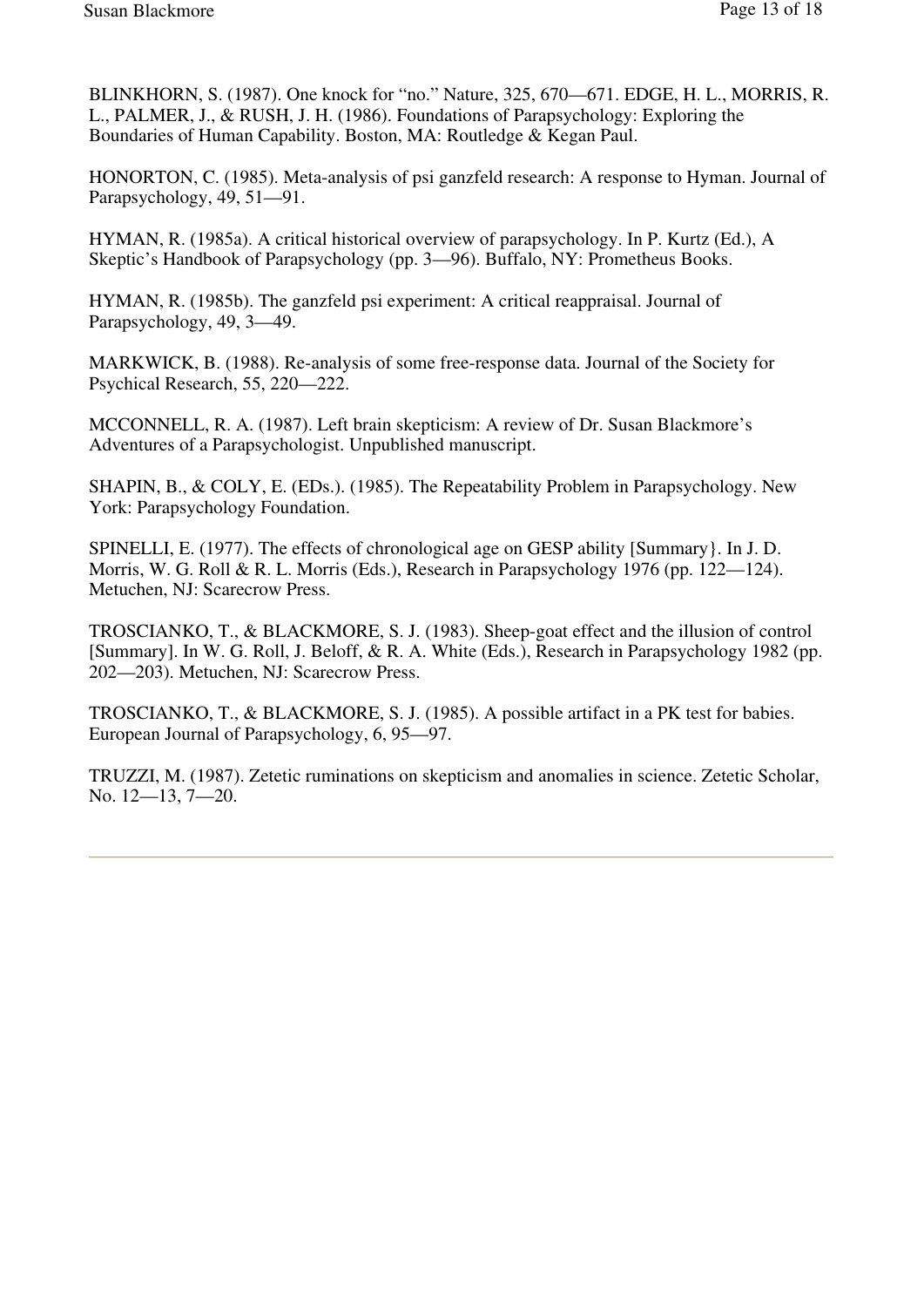| Date<br>Published       |                                | Flaws Identified<br>by Blackmore |                         | Sig.<br>Results     | Reviewer<br>Comments<br>(see Key) |
|-------------------------|--------------------------------|----------------------------------|-------------------------|---------------------|-----------------------------------|
| (Date: study<br>number) | Date<br>Performed <sup>®</sup> | In Dissertation<br>(see Key)     | In Journal<br>(see Key) | Noted in<br>Report? |                                   |
| "Correlations"          |                                |                                  |                         |                     |                                   |
| 1980a:1                 | 02/28/77                       | 1,2,3,4                          | 2,3                     | no                  |                                   |
| 1980a:2                 | 12/05/77                       | 3,4                              | 3                       | yes                 |                                   |
| 1980a:3                 | 02/07/77                       | 1,2,3,4                          | 2,3                     | no                  |                                   |
| 1980a:4                 | 11/21/77                       | 4                                |                         | yes                 |                                   |
| 1980a:5                 | 12/11/78                       | 4                                |                         | no                  |                                   |
| 1980a:6                 | 12/04/78                       | 4                                | $\ddot{4}$              | no                  | 12,15                             |
| "Children"              |                                |                                  |                         |                     |                                   |
| 1980d:1                 | 06/30/78                       | 17                               | 17                      | no                  | 13                                |
| 1980d:2                 | 07/28/78                       |                                  |                         | no                  | 13                                |
| "Target"                |                                |                                  |                         |                     |                                   |
| 1981a:1                 | 05/11/78                       | 1,18.19                          | 14.18                   | no                  |                                   |
| 1981a:2                 | 11/29/78                       | 4                                | 4                       | yes                 | 20                                |
| 1981a:3                 | 11/22/76                       | 1,2,4                            | 2,4                     | no                  |                                   |
| 1981a:4                 | 02/14/77                       | 1,2,4                            |                         | no                  | 21                                |
| 1981a:5                 | 11/29/77                       | 1,2,5,6                          | 2,5,6                   | no.                 |                                   |
| 1981a:6                 | 01/30/78                       | 4.7                              | 4                       | yes                 | 12,15,22                          |
| "Errors"                |                                |                                  |                         |                     |                                   |
| 1981b:1                 | 10/18/76                       | 1,2,4,8,9                        | 2,8,9,10                | yes                 |                                   |
| 1981b:2                 | 10/25/76                       | 1,2,4,8                          |                         | no                  |                                   |
| 1981b:3                 | 11/14/77                       | 2,4                              | $\frac{2}{2}$           | no                  |                                   |
| 1981b:4                 | 11/29/77                       | 4                                | $\ddot{4}$              | yes                 | 12                                |
| "Tarot"                 |                                |                                  |                         |                     |                                   |
| 1983a:1                 | 03/??/78                       | 11                               | 11                      | yes                 | 16,23                             |
| 1983a:2                 | 06/??/78                       |                                  |                         | no                  | 16                                |
| 1983a:3                 | 11/22/78                       |                                  |                         | no                  | 16                                |

| Table 1                                              |  |
|------------------------------------------------------|--|
| ALL BLACKMORE PUBLISHED DISSERTATION PSI EXPERIMENTS |  |

 $*$  All dates reflect the date of completion of study from "Schedule of Experiments" (Blackmore, 1980c, pp. 135–136).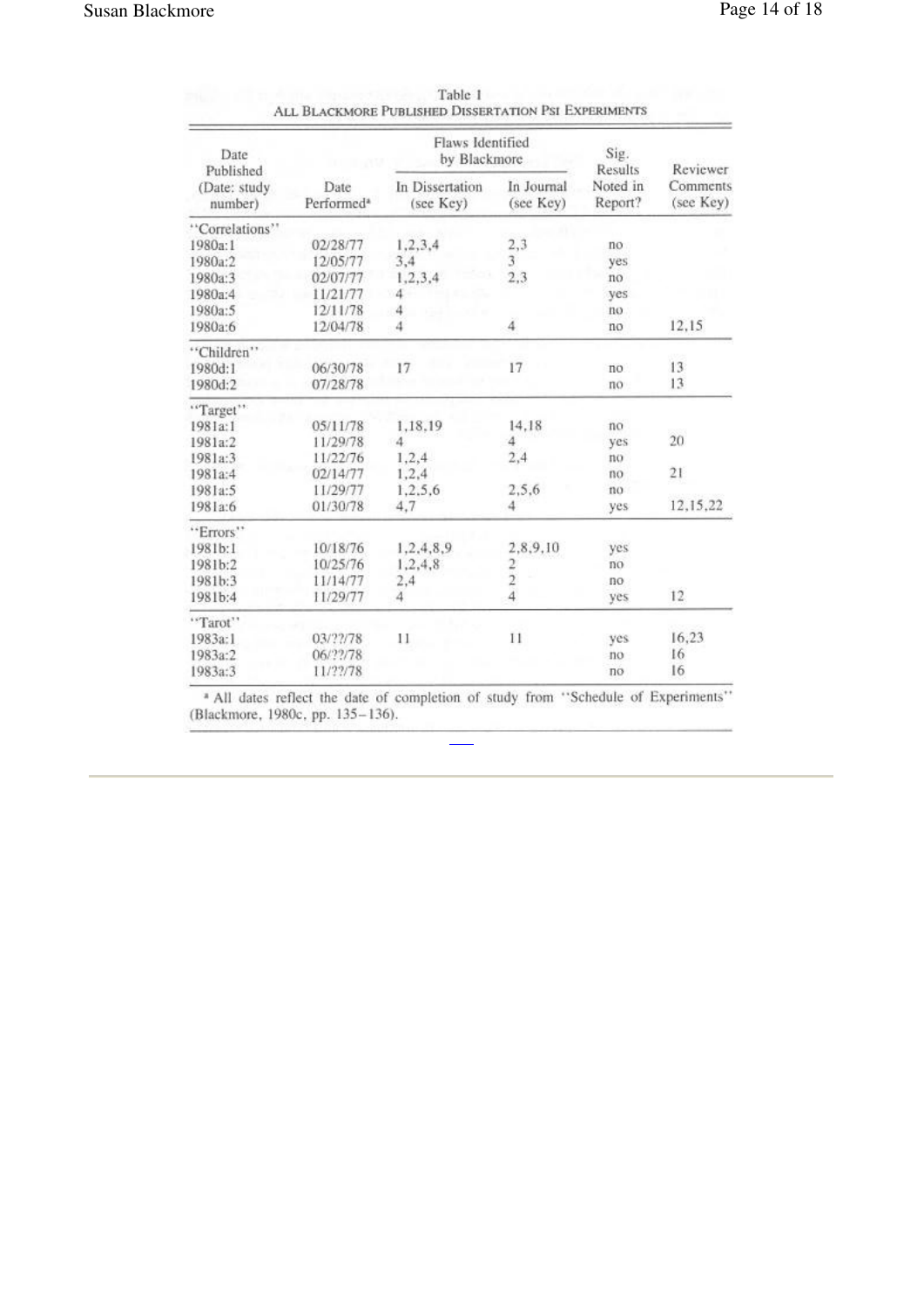| Exp.<br>Number in<br>1980c | Experimental<br>Order in<br>Publication <sup>a</sup> |                |                          |                |                                       |                    | Ť.                       |                         |                                               |
|----------------------------|------------------------------------------------------|----------------|--------------------------|----------------|---------------------------------------|--------------------|--------------------------|-------------------------|-----------------------------------------------|
|                            | $\,$ 8 $\,$<br>$\theta$<br>a                         | 8<br>0<br>d    | 8<br>1<br>$\ddot{\rm a}$ | 8<br>1<br>b    | 8<br>$\overline{3}$<br>$\ddot{\rm a}$ | Date<br>Mn, Dy, Yr | (ESP<br>main<br>measure) | df                      | Effect<br>Size<br>(Cohen's $d$ ) <sup>b</sup> |
|                            |                                                      |                |                          | 1              |                                       | 10/18/76           | $-0.99$                  | 8                       | $-0.330$                                      |
| $\overline{2}$             |                                                      |                |                          | $\overline{2}$ |                                       | 10/25/76           | $+1.25$                  | $\overline{\mathbf{8}}$ | $+0.417$                                      |
| 5(a)                       |                                                      |                | $\overline{\mathbf{3}}$  |                |                                       | 11/22/76           | $+0.15$                  | 45                      | $+0.022$                                      |
| 8,3,4                      | $\overline{\mathbf{3}}$                              |                |                          |                |                                       | 02/07/77           | $+1.09$                  | 22                      | $+0.227$                                      |
| 5(b)                       |                                                      |                | $\overline{4}$           |                |                                       | 02/14/77           | $-0.88$                  | 27                      | $-0.166$                                      |
| 3, 4, 7                    | 1                                                    |                |                          |                |                                       | 02/28/77           | $+1.12$                  | 19                      | $+0.250$                                      |
| D                          |                                                      |                |                          | $\ddot{3}$     |                                       | 11/14/77           | n/a                      | n/a                     | n/a                                           |
| E,C,F                      | 4                                                    |                |                          |                |                                       | 11/21/77           | $+2.35$                  | 49                      | $+0.332$                                      |
| 6                          |                                                      |                | 5                        |                |                                       | 11/29/77           | $+0.04$                  | 55                      | $+0.005$                                      |
| G(a)                       |                                                      |                |                          | $\frac{1}{4}$  |                                       | 11/29/77           | $-3.14$                  | 58                      | $-0.409$                                      |
| H, C, F                    | $\overline{2}$                                       |                |                          |                |                                       | 12/05/77           | $+1.98$                  | 35                      | $+0.330$                                      |
| J.                         |                                                      |                | 6                        |                |                                       | 01/30/78           | $-0.76$                  | 44                      | $-0.113$                                      |
| T1                         |                                                      |                |                          |                | 1                                     | 03/??/78           | $+3.54$                  | 9                       | $+1.119$                                      |
| K                          |                                                      |                | ï                        |                |                                       | 05/11/78           | $-0.92$                  | 9                       | $-0.291$                                      |
| T <sub>2</sub>             |                                                      |                |                          |                | $\overline{2}$                        | 06/??/78           | $+0.82$                  | 18                      | $+0.188$                                      |
| L                          |                                                      |                |                          |                |                                       | 06/30/78           | $-0.15$                  | 39                      | $-0.024$                                      |
| M                          |                                                      | $\overline{2}$ |                          |                |                                       | 07/28/78           | $+0.21$                  | 52                      | $+0.029$                                      |
| T <sub>3</sub>             |                                                      |                |                          |                | $\overline{3}$                        | 11/??/78           | n/a                      | n/a                     | $\pi/a$                                       |
| 16                         |                                                      |                | $\mathbf{2}$             |                |                                       | 11/29/78           | $-2.13$                  | 49                      | $-0.301$                                      |
| 17                         | 6                                                    |                |                          |                |                                       | 12/04/78           | $-0.32$                  | 31                      | $-0.057$                                      |
| 18,14                      | $\overline{5}$                                       |                |                          |                |                                       | 12/11/78           | $-0.53$                  | 19                      | $-0.119$                                      |

| Table 2                                                                    |
|----------------------------------------------------------------------------|
| BLACKMORE PUBLISHED PSI EXPERIMENTS ARRANGED IN CHRONOLOGICAL ORDER (BASED |
| ON "SCHEDULE OF EXPERIMENTS" [BLACKMORE, 1980C, P. 135, DISSERTATION])     |

Key: 1980a: "Correlations" 1980c: dissertation 1980d: "Children" 1981a: "Target" 1981b: "Errors" 1983a: "Tarot" 1981a: "Target" 1981b: "Errors" 1983a: "Tarot" 1981a: "Target" 1981a: "Tarot" 1983a: "Tarot" 1983a: "Tarot" 19 tion.

<sup>b</sup> Calculated using the formula:

$$
d = \frac{1}{\sqrt{n}}
$$

## Key to Table Comments

<sup>1</sup> Blackmore (1980c) cautioned that "the term 'preliminary' is used loosely to apply to those experiments which were carried out without optimum methods and for exploratory purposes. This refers particularly to experiments 1—9 carried out in 1976—7, and experiment G part 2 and K" (p. 133).

 $2$  Study used a single target order, allowing possible stacking effect (Blackmore, 1 980c, p. 175).

 $3$  ESP tests were conducted prior to the memory tests and Ss already knew their ESP scores when they took the memory test. Conceivably this could lead to a spurious correlation between the two" (Blackmore, 1980c, p. 193).

<sup>4</sup> Subjects scored all or part of the experimental data. Blackmore states: "It was thought that the subjects should have feedback on their scores as soon as possible after the tests so as to maintain their interest. For this reason they were allowed to mark each others' answer sheets. This necessarily introduced the possibility of deliberate cheating [italics added]. I prefered [sic] to run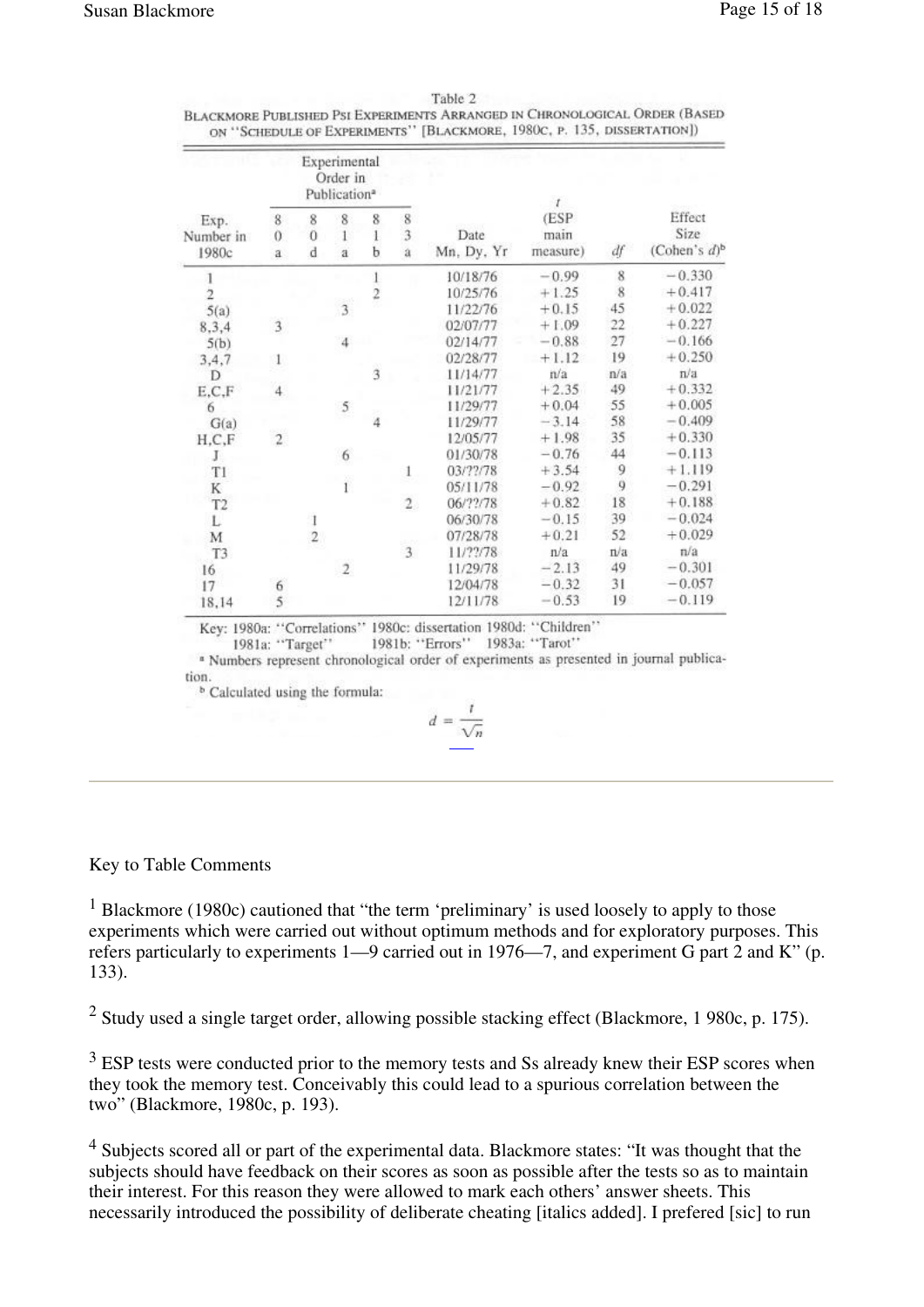this risk in order to give feedback. Within the constraints of this method everything was done to discourage cheating or to make it difficult and on no occasion was any cheating detected. Had the results warranted better safeguards these would have been employed after the preliminary experiments. However, it will be seen that elaborate safeguards against subject cheating would have been superfluous" (Blackmore, 1980c, pp. 132—133).

<sup>5</sup> "Word length confounded with target type" (Blackmore, 1980c, p. 181).

<sup>6</sup> "The design of the experiment made checking extremely difficult and laborious, so increasing the possibility of errors" (Blackmore, 1980c, p. 181).

 $<sup>7</sup>$  "This experiment was poorly designed in that allowances had to be made for the variation in the</sup> number of times each word appeared as target and was chosen by Ss" (Blackmore, 1980c, p. 185).

<sup>8</sup> "The target pictures were not ideal and could be improved, especially since the relationship between them was unknown" (Blackmore, 1980c, p. 143).

<sup>9</sup> "In this experiment three key targets and six others were all presented as possible targets to the subjects. This method means that special allowances have to be made for preferences of each type to each target which not only complicates the analysis but may introduce a possible source of error" (Blackmore, 1981b, p. 57).

 $10$  "Although the subjects were told that the selection of targets was random, they might nonetheless feel constrained to use one of each. . . . This problem of dependence of responses would be much less if more trials were used" (Blackmore, 198lb, p. 57).

<sup>11</sup> Inappropriate statistics used (dependence of rankings).

<sup>12</sup> Study labeled "Main Experiment" or "Main Study" in publication, though not differentially distinguished among the dissertation experiments.

<sup>13</sup> Degrees of freedom and number of subjects are discrepant as "each child took part in each test" on a different occasion. A few had a second turn" (Blackmore, 1980d, p. 509).

<sup>14</sup> Experimenter was aware of target pool. Probability value was misreported as .52 (actually .052). Results were said to be qualified due to "only one subject and too few trials" (Blackmore, 1981a, p. 11).

<sup>15</sup> Study reported as "Main Experiment" predates previous "Pilot" study.

<sup>16</sup> Exact date not given in "Schedule of Experiments" (Blackmore, 1980c, p. 135).

<sup>17</sup> Blackmore writes: "It will be noted that in many ways this experiment was less than well controlled. For example it would have been easy for me, as experimenter, to cheat. However, this was only intended as an exploratory study and this was not thought important at this stage" (Blackmore, 1980d, p. 509).

<sup>18</sup> Blackmore served as single subject in this study.

 $19$  "The results of this exploratory study are included only for the sake of completeness" (Blackmore, 1980c, p. 171).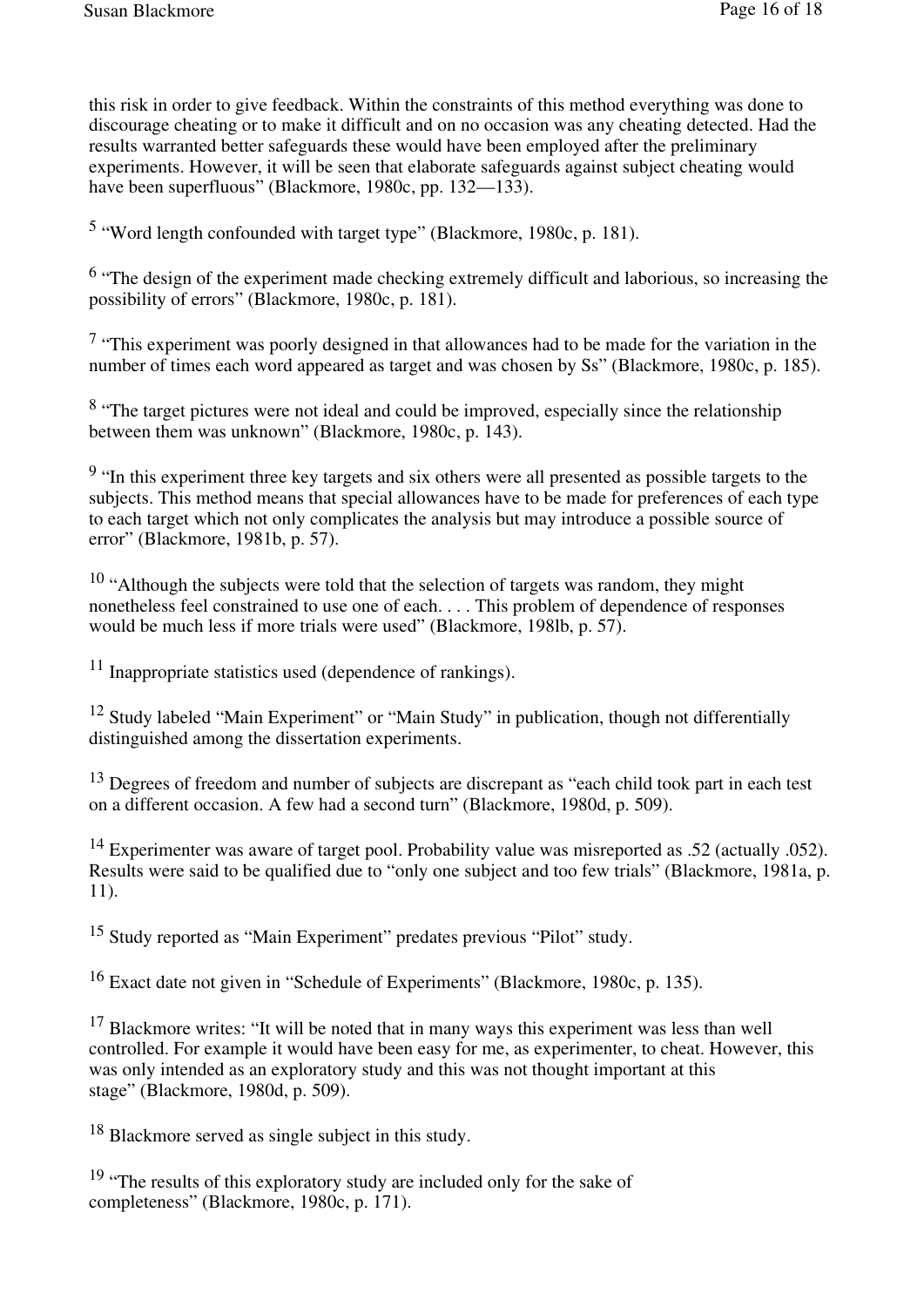<sup>20</sup> This study was labeled "Main Series" in dissertation (Blackmore, 1980c, p. 172).

<sup>21</sup> Number of subjects incorrectly stated as  $23$  in publication (should be  $28$ ).

<sup>22</sup> Significant result reported in dissertation was omitted from published report.

 $23$  Reanalysis by Markwick (1988) using proper analysis shows that study retains its significant results.

#### **FOOTNOTES:**

1 The journals searched were *Journal of the American Society for Psychical Research*, *Journal of Parapsychology*, *European Journal of Parapsychology*, *Research Letter*, and *Research in Parapsychology (RIP)*. One experimental report from *RIP* was later published in the *British Journal of Psychology* and is also reviewed herein. No other publications testing the psi hypothesis and meeting the selection criteria were located.

 $2$  The number 29 is derived from Blackmore's "Schedule of Experiments" in her dissertation (Blackmore, 1980c, pp. 135—136). This schedule lists each experiment "in its original chronological order " (Blackmore, 1980c, p. 132). No starting dates for any experiment can be found in either the dissertation or subsequent publications.

<sup>3</sup> Blackmore has written: "I have carried out research into OBEs beginning from the hypothesis that nothing paranormal is involved and the experience is psychological. OBEs have traditionally been part of parapsychology and I believe they should continue to be so regardless of whether any psi is involved" (Blackmore, 1983b, p. 20).

<sup>4</sup> Though the OBE may be a psi-conducive state, as dreams may be, simply inducing the state is not a sufficient condition for psi to occur. Hence, to call OBEs "parapsychological phenomena" may be as inappropriate as calling dreams (or any other altered state of awareness) "parapsychological phenomena."

<sup>5</sup> Blackmore's article entitled 'The Adventures of a Psi-Inhibitory Experimenter'' begins: "I get negative results. Indeed, I have been doing so for ten years" (Blackmore, 1985a, p. 425). 1 believe this creates the distinct impression that Blackmore is referring to 10 years of experimental work. The jacket of her autobiography (Blackmore, 1986) states, "For more than ten years Susan Blackmore conducted research in ESP, occultism, poltergeists, Tarot cards, and out-of-body experiences." Blackmore has stated to me in a personal communication (November 12, 1987) that she does not claim to have done 10 years of experiments on psi but 10 years of research on the paranormal. She includes all kinds of research, such as that on OBEs and on checking up on spontaneous cases (such as poltergeists). Thus, the claim of "ten years of research" is a form of "credentials inflation" if we are seeking to consider scientific evidence regarding psi research.

 $6$  Cognitive dissonance is a social psychological construct that predicts that when faced with contradictions between beliefs, psychological tension will develop and such tension may be relieved by the person changing his or her beliefs. In Blackmore's case, the contradiction between her choice to invest a large portion of her life to become a doctor of parapsychology is in conflict with the fact that she has been a failure within that discipline (if success is defined by producing research that supports a psi hypothesis). Her response has been to reduce the dissonance by becoming a proponent of a parapsychology without the psi hypothesis ("I'm not a failure, the psi hypothesis is wrong"). I discuss this notion in more detail in my review of her autobiography (Berger, 1988).